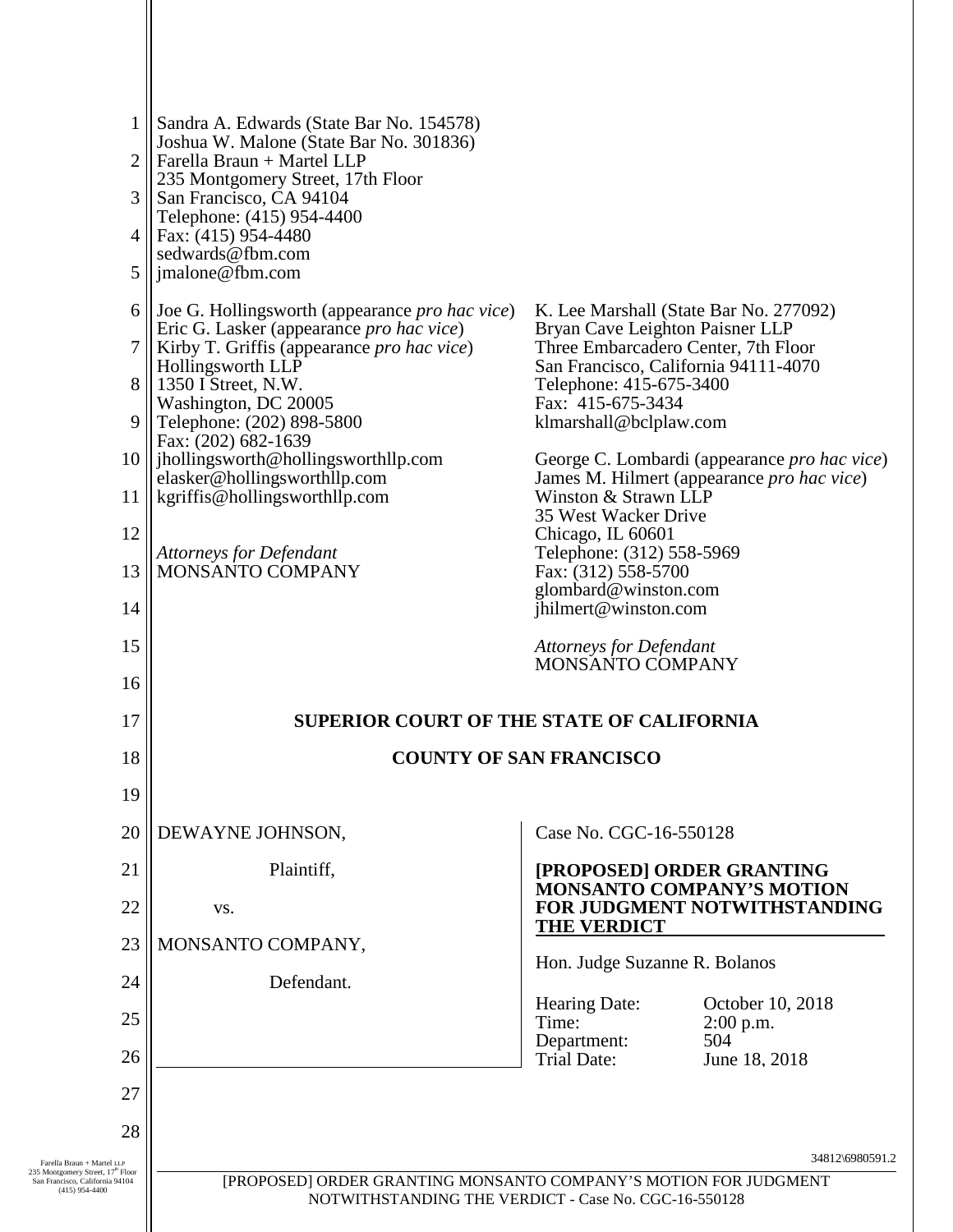1

2

#### **BACKGROUND**

#### **I. BRIEF OVERVIEW OF CASE**

3 4 5 6 This case involves the trial of design defect and failure to warn claims asserted by Dewayne Johnson ("Plaintiff") alleging that his exposure to glyphosate and glyphosate-based herbicides ("GBHs") developed by Monsanto Company ("Monsanto") caused him to develop mycosis fungoides ("MF"), a subtype of non-Hodgkin's lymphoma ("NHL").

7 8 9 Plaintiff testified he first began using GBHs, at the earliest, in June 2012. In October 2014, Plaintiff was diagnosed with MF. Plaintiff stopped using GBHs in approximately January 2016. The parties stipulated to a trial date of June 18, 2018, and trial commenced on that date.

10 11 12 13 14 15 16 17 18 Among other things, this case required the jury to resolve the complex scientific question of whether Plaintiff's exposure to GBHs caused his MF. Both sides presented expert testimony about the science underlying GBHs. The evidence introduced by Plaintiff's experts focused largely on epidemiology studies and an IARC Monograph published in March 2015, along with various animal and genotoxicity studies. Plaintiff proffered Dr. Portier, a biostatistician; Dr. Neugut, an epidemiologist; Dr. Nabhan, an oncologist; and Dr. Sawyer, a toxicologist, to testify about various aspects of the science underlying GBHs. As discussed below, Dr. Nabhan, who proffered a differential diagnosis opinion, formed the linchpin of Plaintiff's case that his exposure to GBHs caused his cancer.

19 20 Monsanto proffered Dr. Mucci, an epidemiologist; Dr. Foster, a toxicologist; Dr. Kuzel, an oncologist; and Dr. al-Khatib, a weed scientist.

21 22 23 24 25 26 27 Both parties designated the deposition testimony of several factual witness, including scientists involved with the evaluation of GBHs' safety and regulatory approval. The evidence showed that Monsanto has produced GBHs in the United States and much of the rest of the world for decades, and that glyphosate has developed one of the largest bodies of scientific data of any substance in the world. Before and after IARC's classification of glyphosate as a "probable" human carcinogen, regulatory and public health agencies worldwide have reviewed and rejected claims about the carcinogenicity of GBHs.

28

During trial, Monsanto timely moved for nonsuit and a directed verdict, both of which

34812\6980591.2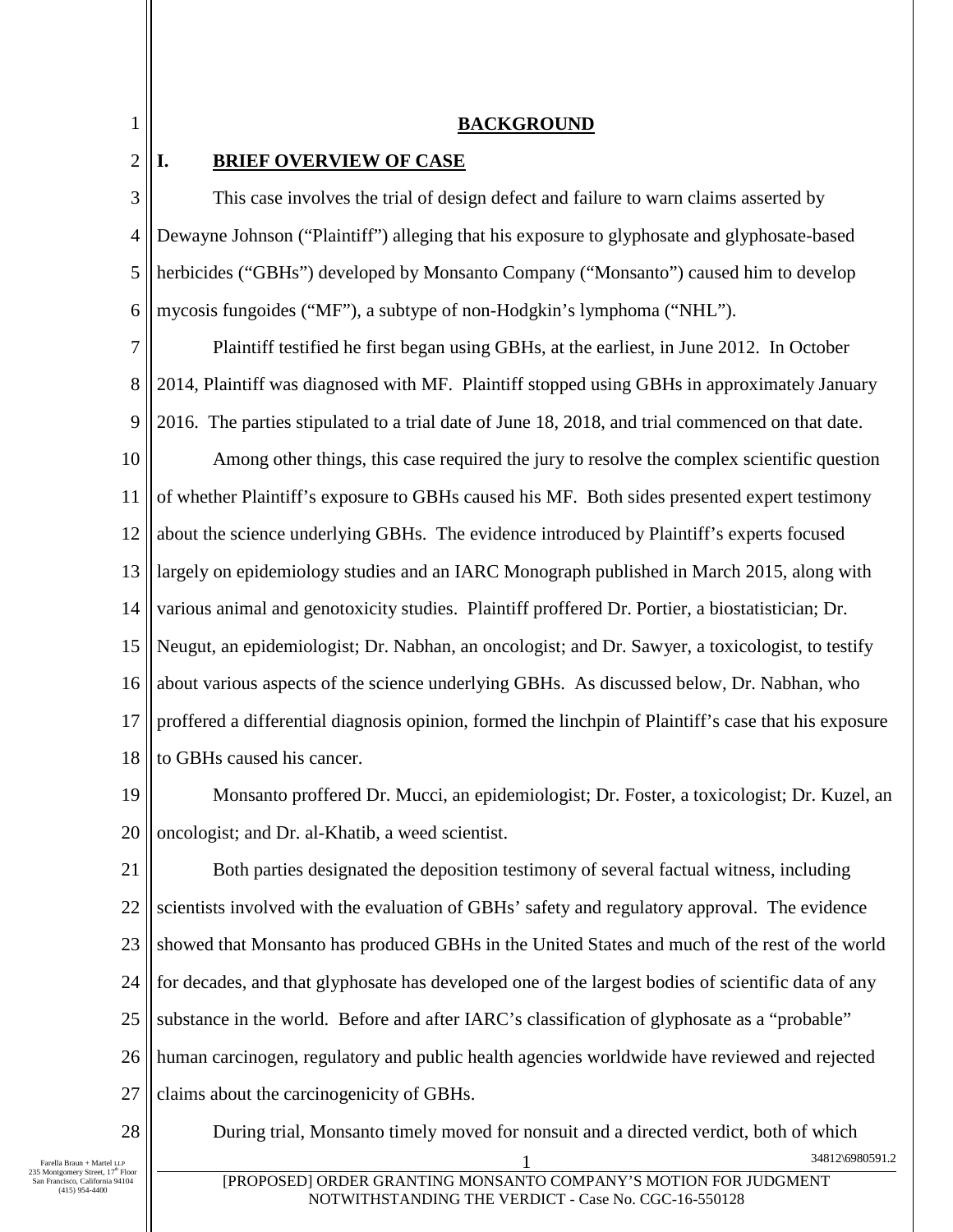1 2 3 4 5 6 7 8 9 10 11 12 13 14 15 16 17 18 19 20 21 22 23 24 25 26 27 28 were denied. The jury was instructed, among other things, on CACI 1203 (Strict Liability-Design Defect-Consumer Expectation Test-Essential Factual Elements), CACI 1205 (Strict Liability-Failure to Warn-Essential Factual Elements), and CACI 1222 (Negligence-Manufacturer or Supplier-Duty to Warn-Essential Factual Elements). The jury was also given CACI 430 (Causation: Substantial Factor). The jury concluded its deliberations on August 10, 2018, and found in favor of Plaintiff, awarding economic loss in the amount of \$2,253,209.35; noneconomic loss in the amount of \$37,000,000.00; and punitive damages in the amount of \$250,000,000.00. Notice of this Motion for JNOV was timely filed, and the Motion was argued concurrently with Monsanto's Motion for New Trial. **ANALYSIS II. LEGAL STANDARD FOR JNOV**  "The court … shall render judgment in favor of the aggrieved party notwithstanding the verdict whenever a motion for a directed verdict for the aggrieved party should have been granted had a previous motion been made." Cal. Civ. Proc. Code § 629(a). The power to grant judgment notwithstanding the verdict is the same as the power to grant a nonsuit or directed verdict, all of which are based on the legal sufficiency of the evidence. *Beavers v. Allstate Ins. Co.,* 225 Cal. App. 3d 310, 327-28 (1990). A party is entitled to JNOV when "giving to the plaintiff's evidence all the value to which it is legally entitled and indulging in every legitimate inference which may be drawn from that evidence, the result is a determination there is no evidence of sufficient substantiality to support" the jury's verdict. *Dell'Oca v. Bank of New York Tr. Co*., 159 Cal. App. 4th 531, 548 (2008). "Substantial evidence is not synonymous with 'any' evidence. To constitute sufficient substantiality to support the verdict, the evidence must be reasonable in nature, credible, and of solid value; it must actually be substantial proof of the essentials which the law requires in a particular case." *Osborn v. Irwin Mem'l Blood Bank*, 5 Cal. App. 4th 234, 284 (1992) (internal citation and quotations omitted). The plaintiff must "produce evidence which supports a logical inference in his favor and which does more than merely permit speculation or conjecture." *Jones v. Ortho Corp.*, 163 Cal. App. 3d 396, 402 (1985).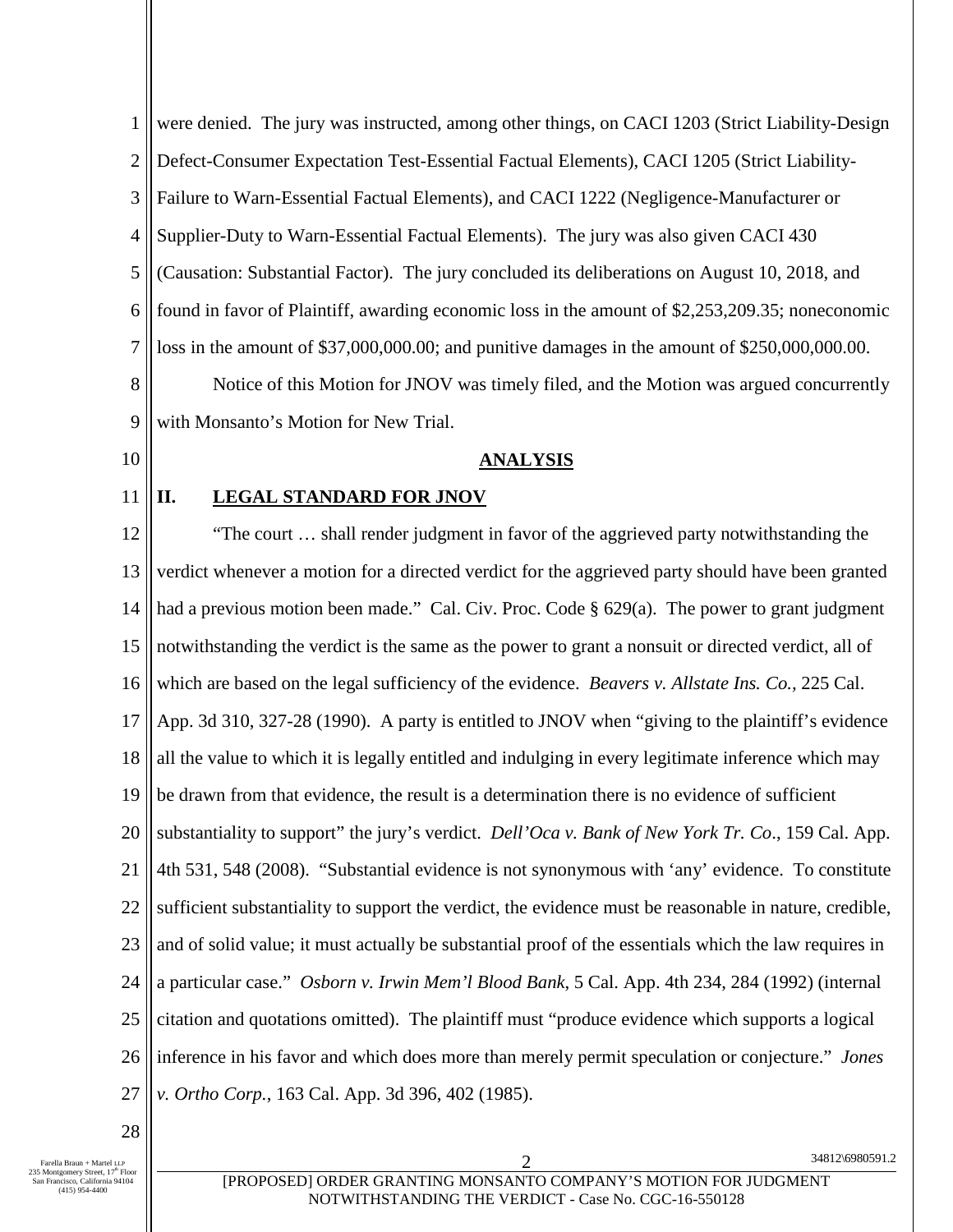1

## **III. THE EVIDENCE OF CAUSATION WAS NOT LEGALLY SUFFICIENT.**

2 3 4 5 6 7 8 9 10 11 12 13 14 15 16 17 All of Plaintiff's claims require him to prove by a preponderance of the evidence that his use of GBHs was a "substantial factor" in causing his harm. *E.g. Lockheed Litig. Cases*, 23 Cal. Rptr. 3d 762, 773–74 (Cal. App. 2005), *review dismissed*, 192 P.3d 403 (Cal. 2005). California law recognizes that such proof is "especially troublesome" in cases alleging cancer as the injury, because "it is frequently difficult to determine the nature and cause of a particular cancerous growth." *Jones*, 163 Cal. App. 3d at 403. The law thus applies guiderails that prohibit finding liability where causation is merely medically "possible" but does not rise to the level of "reasonable medical probability." *Id*. "A possible cause only becomes 'probable' when, in the absence of other reasonable causal explanations, it becomes more likely than not that the injury was the result of its action. This is the outer limit of inference upon which an issue may be submitted to the jury." *Id.* Under this standard, "[a] less than 50-50 possibility that defendants' omission caused the harm does not meet the requisite reasonable medical probability test of proximate cause." *Simmons v. W. Covina Med. Clinic*, 212 Cal. App. 3d 696, 702–03 (1989). If the probabilities "are at best evenly balanced*, it becomes the duty of the court to direct a verdict for the defendant*." *Jennings v. Palomar Pomerado Health Sys., Inc.*, 114 Cal. App. 4th 1108, 1118 (2003) (citation omitted).

18 19 20 21 22 23 24 25 Plaintiff's evidence that his NHL was caused by his exposure to GBHs was based on the testimony of Dr. Nabhan, a former practicing oncologist.<sup>1</sup> Dr. Nabhan elected to conduct a type of causation analysis known as a differential diagnosis, or differential etiology, in reaching the opinion that GBHs caused Plaintiff's NHL. "In performing a differential diagnosis, a physician begins by 'ruling in' all scientifically plausible causes of the plaintiff's injury. The physician then 'rules out' the least plausible causes of injury until the most likely cause remains. The final result of a differential diagnosis is the expert's conclusion that a defendant's product caused (or did not cause) the plaintiff's injury." *Glastetter v. Novartis Pharms. Corp*. 252 F.3d 986, 989 (8th Cir.

<sup>27</sup> 28 3 34812\6980591.2 1 Plaintiff also presented Dr. Sawyer to discuss Plaintiff's use of GBHs. Dr. Sawyer did not provide an exposure dose, but testified that Plaintiff's days of exposure "puts him approximately in the middle of the human epidemiology studies that show human cancer. He falls in the middle of the exposure categories…." Tr. at 3674:25-3675:13.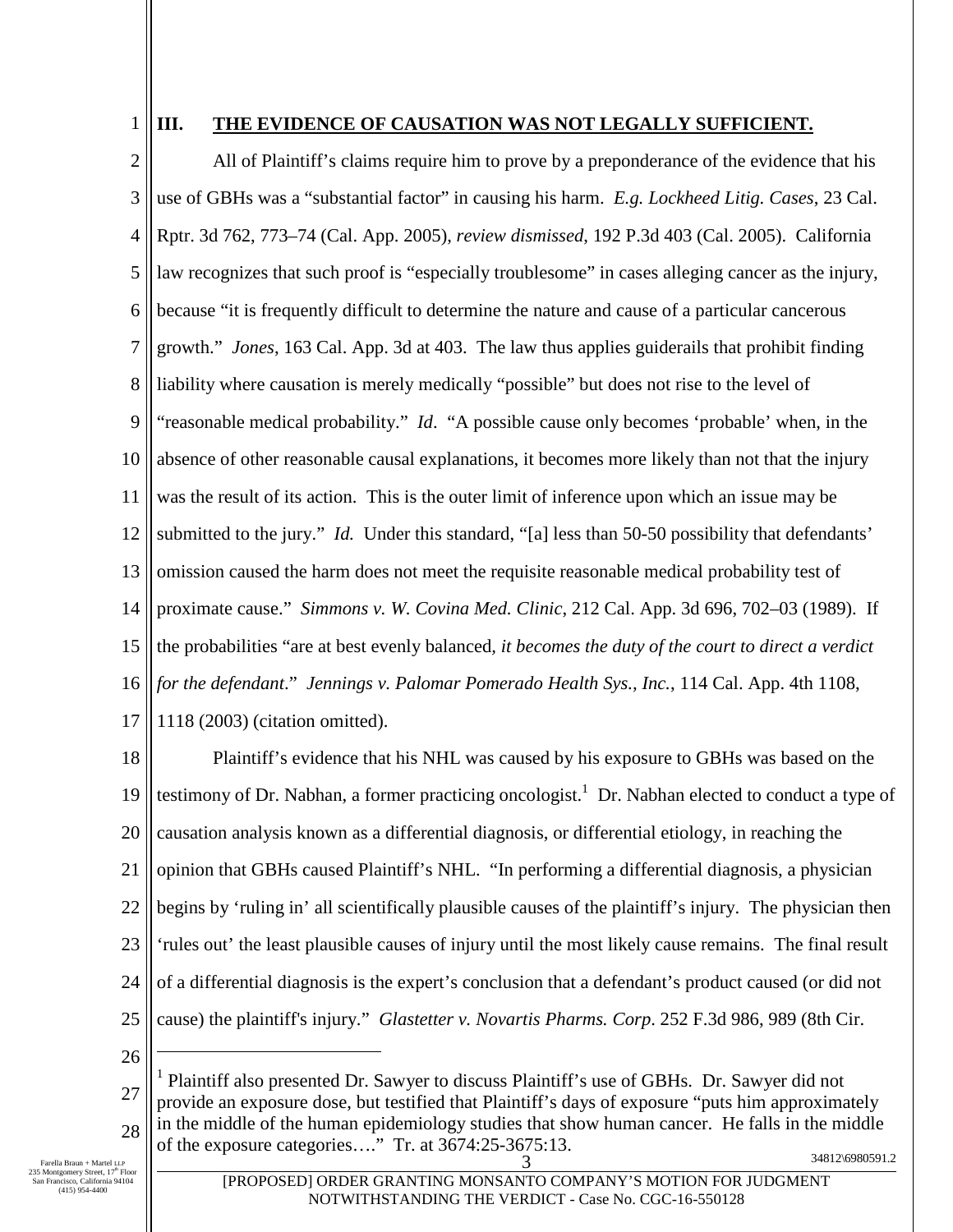1 2 3 4 2001); *see also Cooper v. Takeda Pharms. Am., Inc*., 239 Cal. App. 4th 555, 593-594 (2015). To be legally sufficient under the differential-diagnosis framework, there must be proof (1) that GBHs can be validly "ruled in," and (2) that every substantial cause supported by evidence can be "ruled out." *Id.* at 585-86, 593-94.

5

### **A. Dr. Nabhan Did Not Have a Basis to "Rule In" GBHs.**

6 7 8 9 In conducting a differential diagnosis, Dr. Nabhan was required first to establish that GBHs are a probable cause of NHL. Without establishing that fact, he could not "rule in" GBHs as a probable cause of Plaintiff's cancer. *Cooper,* 239 Cal. App. 4th at 585-86, 593-54. However, the evidence presented at trial was insufficient to rule in GBHs as a cause.

10

#### **1. The Epidemiology Did Not Provide a Basis to "Rule In" GBHs.**

11 12 13 14 15 16 17 The principal basis that Dr. Nabhan articulated for "ruling in" GBHs involved epidemiology studies. As Dr. Nabhan and other experts explained, epidemiology investigates whether individuals' real-world exposures to a product (here GBHs) are associated with an outcome (here NHL). Epidemiology is "the best evidence of general causation in a toxic tort case." *Norris v. Baxter Healthcare Corp*., 397 F.3d 878, 882 (10th Cir. 2005). "While the presence of epidemiology does not necessarily end the inquiry, where epidemiology is available, it cannot be ignored. As the best evidence of general causation, it must be addressed." *Id*.

18 19 20 21 22 23 24 25 26 27 *Cooper* explained the significance of epidemiology in the context of a differential diagnosis. The Court of Appeals observed: "When statistical analyses or probabilistic results of epidemiological studies are offered to prove specific causation ... under California law those analyses must show a relative risk greater than 2.0 to be 'useful' to the jury." 239 Cal. App. 4th at 593 (citing *Daubert v. Merrell Dow Pharms. Inc.* 43 F.3d 1311 (9th Cir. 1995)). "This is so, because a relative risk greater than 2.0 is needed to extrapolate from generic population-based studies to conclusions about what caused a specific person's disease." *Id.* "When the relative risk is 2.0, the alleged cause is responsible for an equal number of cases of the disease as all other background causes present in the control group. Thus, a relative risk of 2.0 implies a 50% probability that the agent at issue was responsible for a particular individual's disease." *Id.* The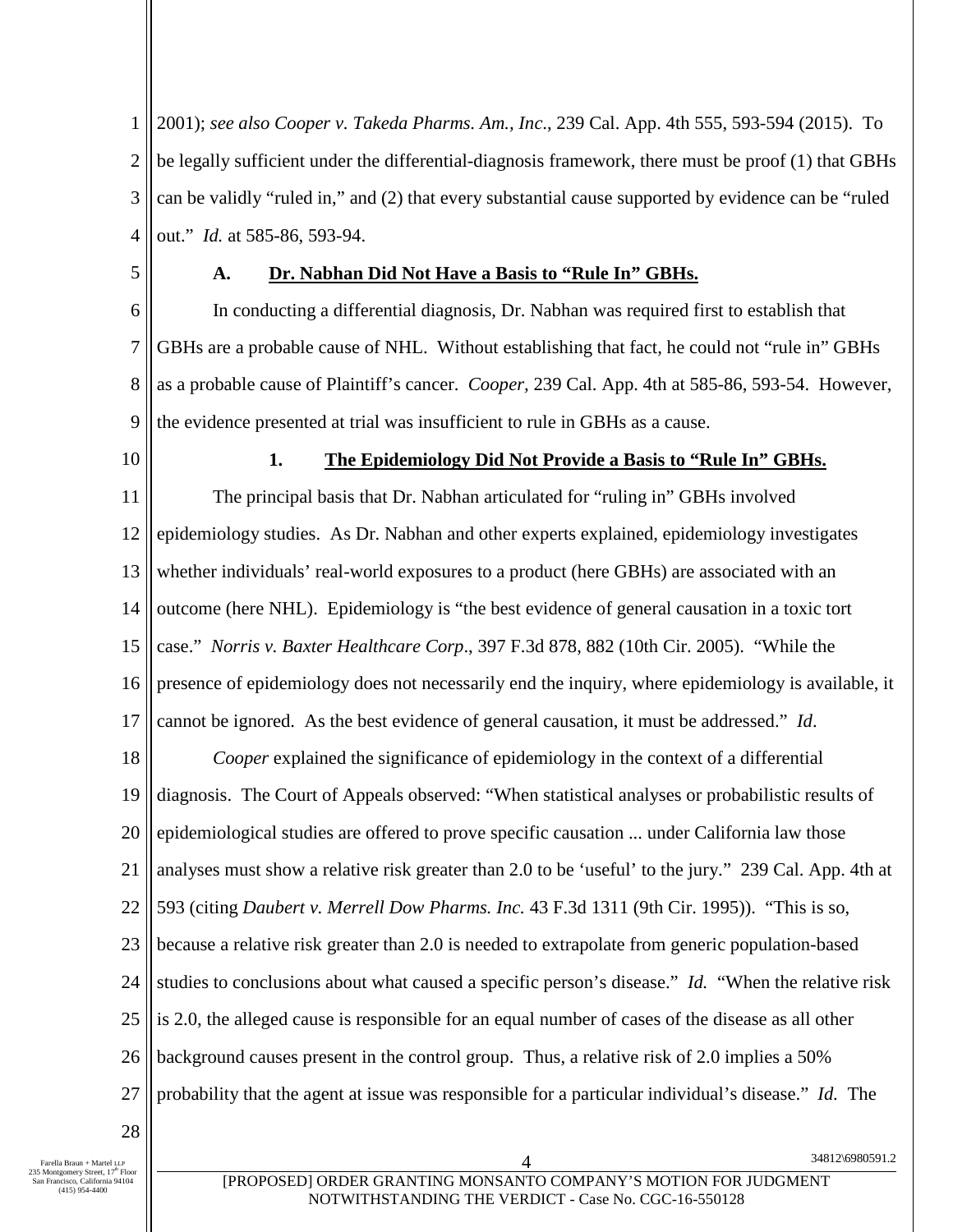1 court concluded that the studies warranted "ruling in" the drug Actos where they "resulted in hazard ratios for developing bladder cancer ranging from 2.54 to 6.97." *Id.* at 593.

2

3 4 5 6 7 8 9 10 11 12 In this case, the epidemiology evidence was insufficient to rule in GBHs. Most significantly, Plaintiff conceded that the epidemiology was insufficient. Summarizing the testimony of his expert witnesses during closing argument, Plaintiff's counsel admitted: "Nobody is saying it gets you there. Nobody. Dr. Portier, Dr. Neugut, nobody says it gets you there, and IARC themselves concluded it was limited." Tr. at 5072:16-20. Dr. Portier testified: "I can't conclude it's causal". Tr. at 1964:13. "[T]he effects are small," ,"I can't really rule out chance," "I can't rule out that there aren't confounders," Tr. at 1965:1-7, and "you can't make a firm statement about glyphosate from the epidemiology data alone." Tr. at 1964:2-3. Dr. Neugut, Plaintiff's principal epidemiology expert, agreed that "the epidemiology alone is not sufficient to show a causal link." Tr. at 2679:1-5; 2736:25-2737:3.

13 14 15 16 17 18 19 20 21 22 23 24 25 26 27 By Plaintiff's admission, the epidemiology studies did not show a statistically significant risk exceeding the 2.0 level. It was undisputed that the largest and most recent study (the 2018 NCI cohort study) found no association between GBH use and NHL overall or any of its subtypes. Dr. Neugut presented a Forest plot showing the results of several other studies; however, he admitted that none of the results that he presented on this plot identified a statistically significant association between GBHs and NHL. *See e.g., Dunn v. Sandoz Pharm. Corp.*, 275 F. Supp. 2d 672, 681 (M.D.N.C. 2003) ("Statistically insignificant results do not constitute proof that Parlodel causes stroke."). Dr. Neugut also testified that a meta-analysis of multiple studies identified a statistically significant result at a 1.3 to "possibly" 1.5 level, which he stated was "modest." Tr. at 2612:22-2613:12; 2645:18. During oral arguments on post-trial motions, Plaintiff's counsel agreed that the overall risk level was 1.5 or a "50% increased risk." JNOV Hrg. Tr. at 56:15-17. Even if the Court were to find that substantial evidence supported a 1.5 risk level, that level is significantly less than the required 2.0. *Cooper*, 239 Cal. App. 4th at 593-94 ("[*A] relative risk that is greater than 2.0 permits the conclusion that the agent was more likely than not responsible for a particular individual's disease*"); *Daubert,* 43 F.3d at 1321 (explaining "[a] relative risk of

28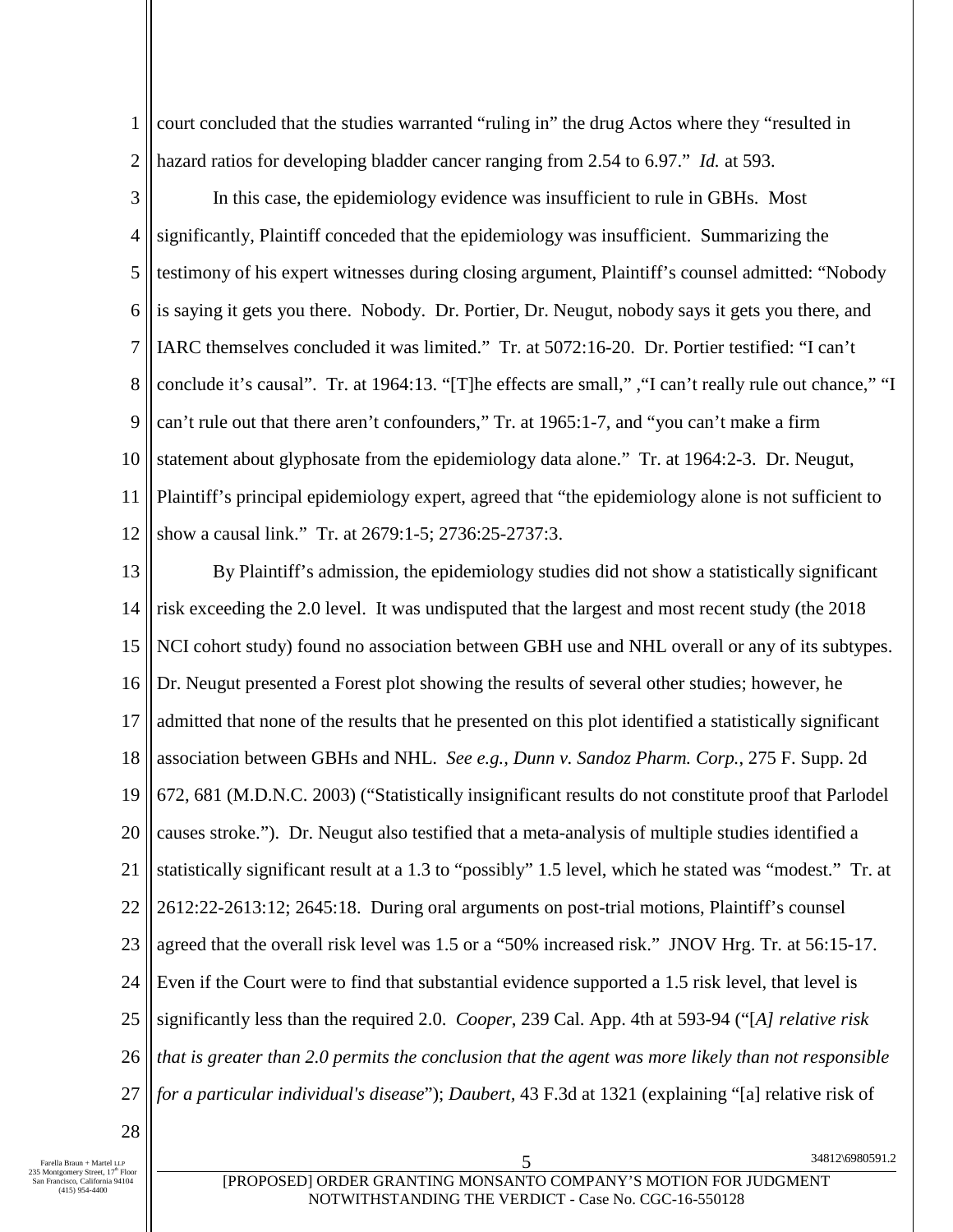1 2 less than two may suggest teratogenicity, but it actually tends to *dis*prove legal causation") (emphasis added).

3 4 5 6 7 8 9 10 11 12 13 14 15 16 17 18 19 Dr. Nabhan also discussed epidemiology as the basis for "ruling in" GBHs. However, Dr. Nabhan, who is not an epidemiologist, discussed only a few epidemiology studies. One of the studies he did not discuss was the 2018 NCI study. Although Dr. Nabhan cited three studies he contended showed a doubling of the risk, every study Dr. Nabhan considered was also considered by Dr. Portier and Dr. Neugut, and was therefore part of their conclusions that the epidemiology is insufficient to establish causation. Furthermore, Dr. Nabhan admitted that two of the three studies he presented were not adjusted for other pesticides, making them legally incapable of showing any specific risk for GBHs. *See, e.g.*, *In re Lockheed Litig. Cases*, 23 Cal. Rptr. 3d at 774 ("We conclude that the multiple-solvent studies provide no reasonable basis for an opinion that any of the solvents here at issue can cause disease."). In the third study, De Roos (2003), the authors published two alternative analyses for GBHs, one of which showed a non-statistically significant risk ratio of 1.6. In light of the admissions of Plaintiff's counsel and the conclusion of Plaintiff's expert epidemiologist about a 1.3-1.5 risk, and the totality of the evidence, the single analysis in De Roos (2003) cited by Dr. Nabhan is not substantial evidence of a statistically significant doubling of the risk.<sup>2</sup> *Marder v. G.D. Searle & Co*., 630 F. Supp. 1087, 1092 (D. Md. 1986*), aff'd sub nom. Wheelahan v. G D Searle & Co*., 814 F.2d 655 (4th Cir. 1987) ("Neither of these risk figures indicate a two-fold risk, and the 1.3 figure is well below the two-fold risk level.").

20 21 22 23 24 25 26 Plaintiff relies on the Ninth Circuit's *Daubert* ruling in *Wendell v. GlaxoSmithKline LLC*, 858 F.3d 1227 (9th Cir. 2017), for the proposition that an expert can validly rule in a chemical as a potential cause in the absence of supporting epidemiology. However, *Wendell* involved a different situation where no epidemiology existed for an extremely rare disease. *Id.* at 1236. In the absence of epidemiology, the court allowed experts to "rule in" a drug by calculating risk ratios from specific case reports linking the disease with the drug, where the drug was a well-known carcinogen, there was a tiny probability of getting the disease without the exposure, and the

27

<sup>6</sup>  $2^{2}$  De Roos (2003) was one part of the data set involved in the largest meta-analysis Dr. Neugut relied upon for his bottom-line conclusion about a 1.3 to 1.5 risk ratio.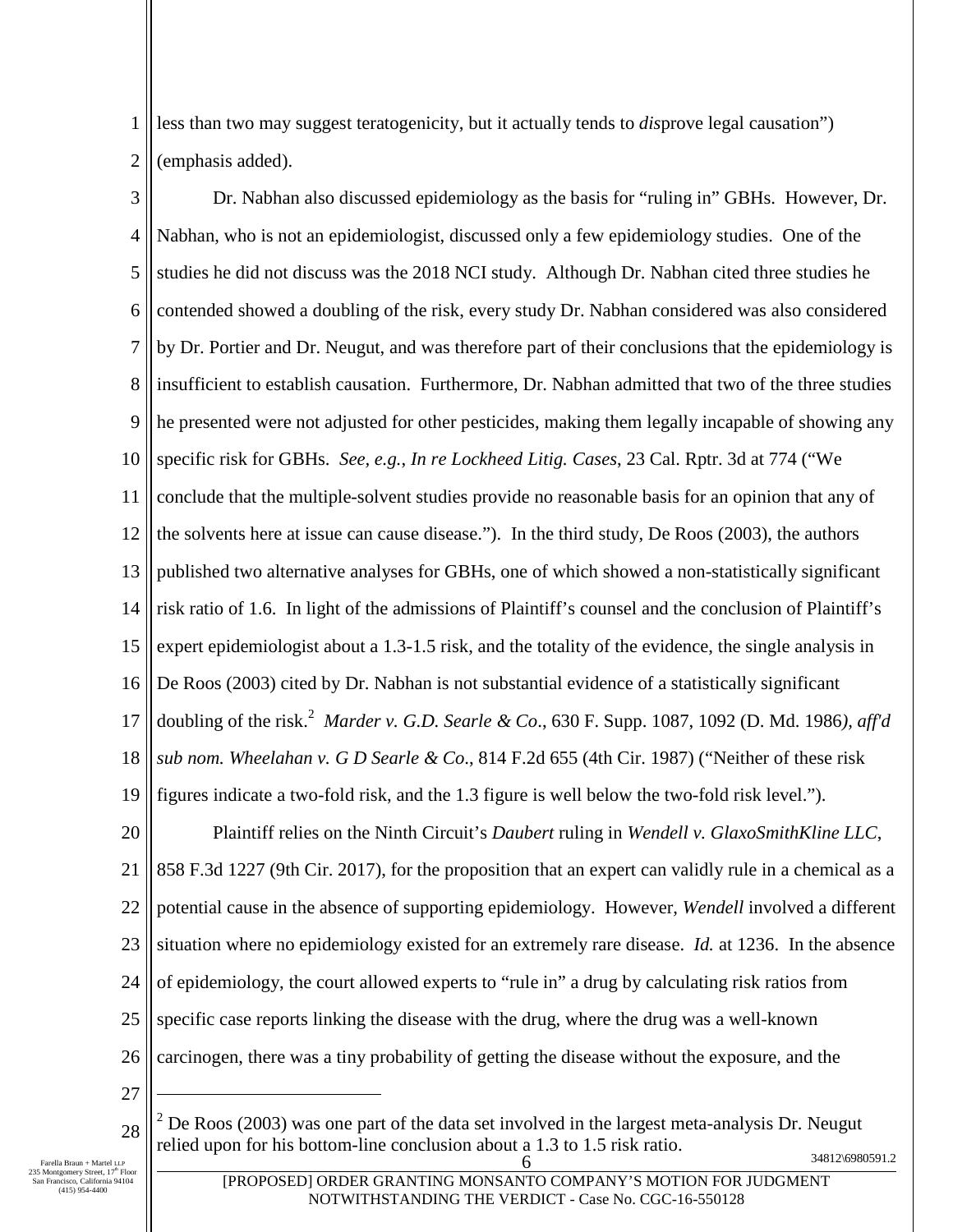1 2 3 4 5 manufacturer's FDA-approved label acknowledged the cancer risk. *Id.* at 1230, 1234-36. Here, by contrast, epidemiology literature *does* exist, and it was the primary basis for Plaintiff's causation arguments. To argue that epidemiological studies are not required to establish causation is unpersuasive given they were utilized for such a purpose, and where they failed to show a legally significant risk level.

6 7 8 9 10 11 12 13 14 Finally, even assuming it would be appropriate to consider a risk level of below 2.0 for assessing specific causation, Plaintiff did not present evidence that distinguished Plaintiff from the individuals in the epidemiology studies. On the contrary, Plaintiff's expert Dr. Sawyer concluded that Plaintiff fell within the "middle" of the epidemiology studies. Because the epidemiology studies show at most a legally insufficient 1.5 risk, and Plaintiff failed to distinguish himself from the average person in those studies, he cannot demonstrate a greater individual risk than shown in the admittedly insufficient epidemiology literature. Thus, as a whole, the epidemiology refutes, rather than proves, specific causation, and does not provide substantial evidence of causation to support the verdict.

- 15
- 16

## **2. The Animal and Mechanism Studies Provided No Basis to "Rule In" GBHs.**

17 18 19 Plaintiff argues that the combination of epidemiology data with animal studies and mechanism (genotoxicity) studies was sufficient to rule in GBHs. The Court disagrees that the animal or mechanism studies constitute legally sufficient evidence of causation.

20 21 22 23 24 25 26 27 28 7 34812\6980591.2 In order for animal studies to be probative of specific causation, there must be a showing justifying the extrapolation between the species, dosage, and diseases in question to humans, and thus, to Plaintiff's cancer. In *Gen. Elec. Co. v. Joiner*, 522 U.S. 136, 144-45 (1997), for example, the Supreme Court affirmed the exclusion of animal data where an expert failed to adequately extrapolate disease from rodent to humans. In *Lockheed Litig. Cases*, 23 Cal. Rptr. 3d at 779-80, the Court of Appeals ruled that animal data was legally insufficient where the expert did not account for the differences in dosage or species. Likewise, there must be an evidentiary basis to link the results of genotoxicity or mechanism studies to human cancers. *In re Accutane Prod. Liab*., 511 F. Supp. 2d 1288, 1294–95 (M.D. Fla. 2007) ("The problem with this approach is also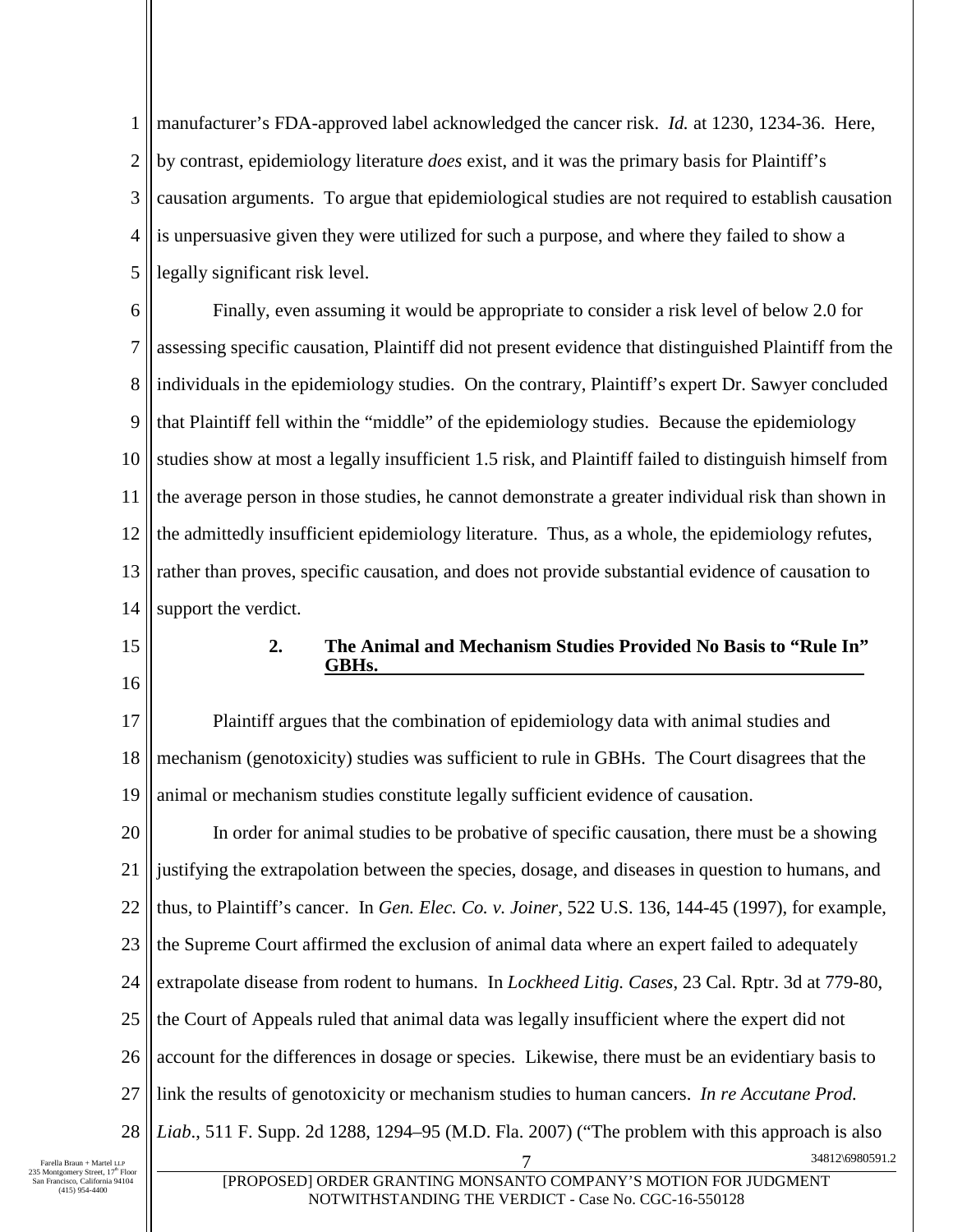1 2 extrapolation-whether one can generalize the findings from the artificial setting of tissues in laboratories to whole human beings." (citation omitted)).

3 4 5 6 7 Here there was not substantial evidence to support extrapolation. Plaintiff's experts did not offer testimony accounting for the differences between those studies and Plaintiff's cancer, including the differences in biology, dosage, route of exposure, or in the diseases they suffered. Consequently, Plaintiff did not present a substantial basis for linking these studies to human cancer generally or Plaintiff's MF specifically. *Lockheed Litig. Cases*, 23 Cal. Rptr. 3d at 779-80.

8

### **3. IARC Did Not Provide a Basis to "Rule In" GBHs.**

9 10 11 12 13 14 15 16 17 18 19 Finally, Dr. Nabhan testified that IARC's classification of glyphosate as a probable human carcinogen was a basis for ruling GBHs into his differential diagnosis. The Court disagrees. IARC conducted a generic *hazard* assessment. IARC inquired whether glyphosate had a capacity to cause NHL "at any hypothetical dose," rather than assess a human *risk* at relevant exposures. *In re Roundup Prod. Liab. Litig*., No. 16-MD-02741-VC, 2018 WL 3368534, at \*5 (N.D. Cal. July 10, 2018). As Judge Chhabria has observed, "IARC conducts its inquiry at a higher level of generality than what the Court must do"—even for the purpose of assessing general causation. *Id.*  at \*7. Here, Plaintiff bears the burden to prove that *his* cancer was more likely than not caused by *his* exposure to GBHs. IARC's classification of glyphosate does not speak to that issue. Furthermore, as Plaintiff's counsel conceded in closing arguments, Tr. at 5072:16-20, IARC found the epidemiology evidence "limited" and it could not rule out chance, confounding, or bias. Tr. at

20  $2676:25-2677:10$ ;  $2678:16-25$ .<sup>3</sup>

21 22 23 24 25 In sum, Plaintiff's scientific evidence was legally insufficient at each level. The epidemiology failed to demonstrate causation. Plaintiff did not present a basis to extrapolate from animal or cell testing. Nor did Plaintiff explain how any of the evidence he presented was relevant to Plaintiff himself, other than Dr. Sawyer's statement placing Plaintiff into the "middle" of the epidemiology studies that did not show causation. Tr. at 3674:25-3675:16. And, IARC's

<sup>27</sup> 28 34812\6980591.2 <sup>3</sup> IARC reached this conclusion of "limited" evidence without considering the North American Pooled Project that combined various North American case control studies and the NCI 2018 study.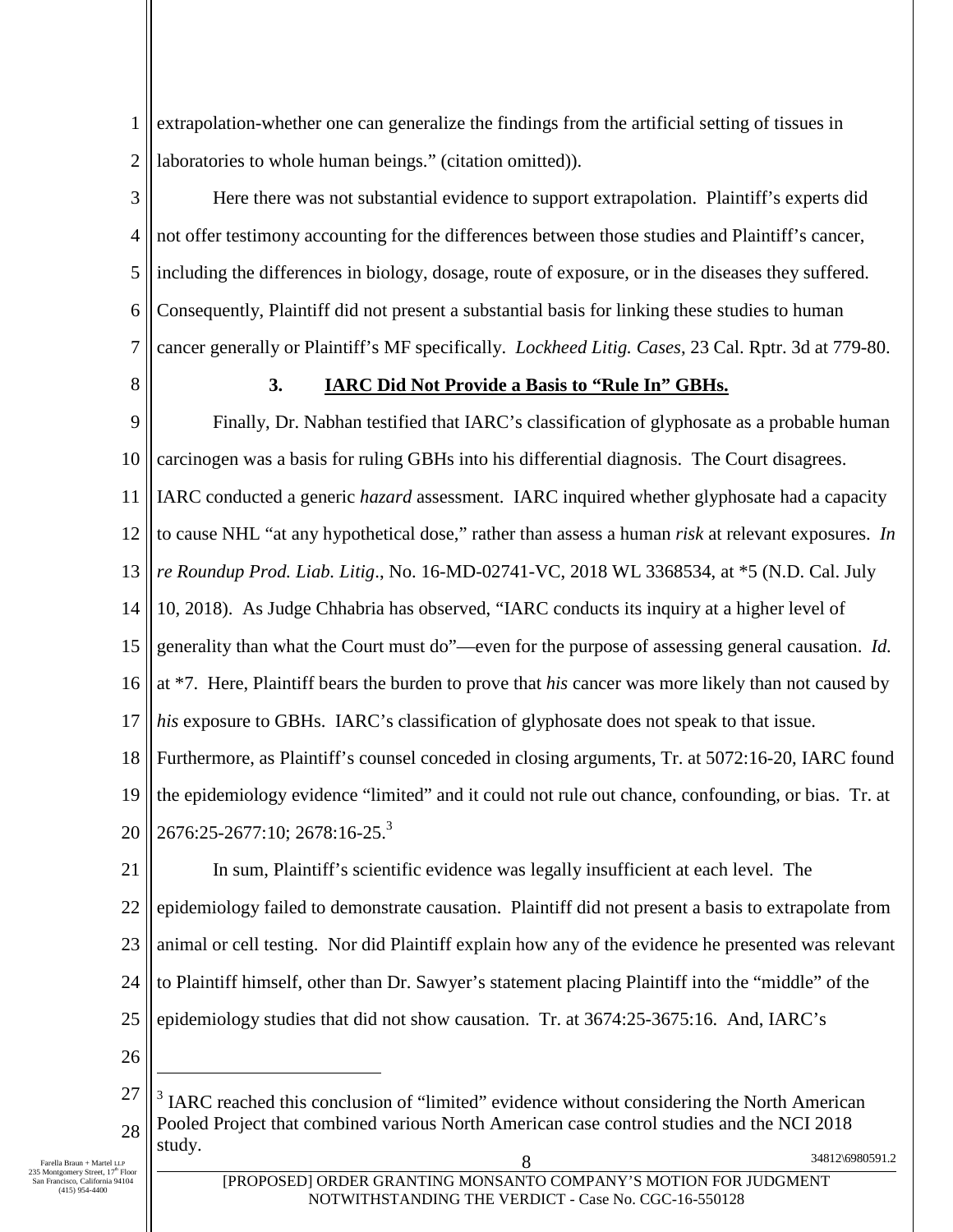1 2 3 assessment that glyphosate can be a "probable" cancer *hazard* under some hypothetical circumstances does not address the issue of whether it was a substantial factor causing Plaintiff's MF. On this record, there was no legal basis to "rule in" GBHs as a potential cause.

4

### **4. There Was No Basis To "Rule Out" Idiopathic Causes.**

5 6 7 8 9 10 In conducting a differential diagnosis, Dr. Nabhan was also required to rule out all other explanations for the NHL that were supported by substantial evidence. *Cooper*, 239 Cal. App. 4th at 585-586. However, Dr. Nabhan did not address the fact that NHL is a predominantly idiopathic disease. Because there was "substantial evidence" that idiopathy was an "alternative explanation for the disease," and Dr. Nabhan did not address it, his differential diagnosis was legally insufficient to support causation. *Id.* at 585-586.

11 12 13 14 15 16 17 18 19 The evidence at trial showed that NHL generally, and MF specifically, is an idiopathic cancer. Dr. Nabhan testified that the vast majority of NHL cases are idiopathic. Tr. at 2990:6-14; 2812:8-10; 2997:17-23; 2998:16-21. There was undisputed testimony that the causes of MF specifically are entirely idiopathic. Dr. Nabhan acknowledged that Dr. Kim, Plaintiff's physician and a world renowned expert in MF, had testified: "But right now, the scientific fact –not my opinion, the scientific fact is that so far there is no established cause for this particular rare disease." Nabhan Tr. at 2995:12-23. Dr. Kuzel testified likewise. Tr. at 4790:3-4 ("I would say every case of mycosis fungoides is of unknown etiology."). Thus, there was substantial evidence of an alternative explanation for Plaintiff's MF that needed to be ruled out.

20 21 22 23 24 25 26 27 28 9 34812\6980591.2 Precedent holds that when an overwhelming percentage of cases of disease are idiopathic, a differential diagnosis is unhelpful in showing causation. In *Hall v. Conoco Inc*., for example, the Tenth Circuit found that "because the evidence had pointed to idiopathic causes in most cases of acute myeloid leukemia," "the district court could reasonably view the failure to rule out idiopathic causes as a fatal error tainting the differential diagnosis." 886 F.3d 1308, 1314 (10th Cir. 2018); *see also Tamraz v. Lincoln Elec. Co*., 620 F.3d 665, 675 (6th Cir. 2010) (reversing admission of "differential diagnosis" testimony where idiopathic causation "currently accounts for the vast majority of Parkinson's Disease cases, making it impossible to ignore and difficult to rule out."); *Bland v. Verizon Wireless*, 538 F.3d 893, 897 (8th Cir. 2008) (holding "[w]here the cause

Farella Braun + Martel LLP<br>235 Montgomery Street,  $17<sup>th</sup>$  Floor n Francisco, California 94104 (415) 954-4400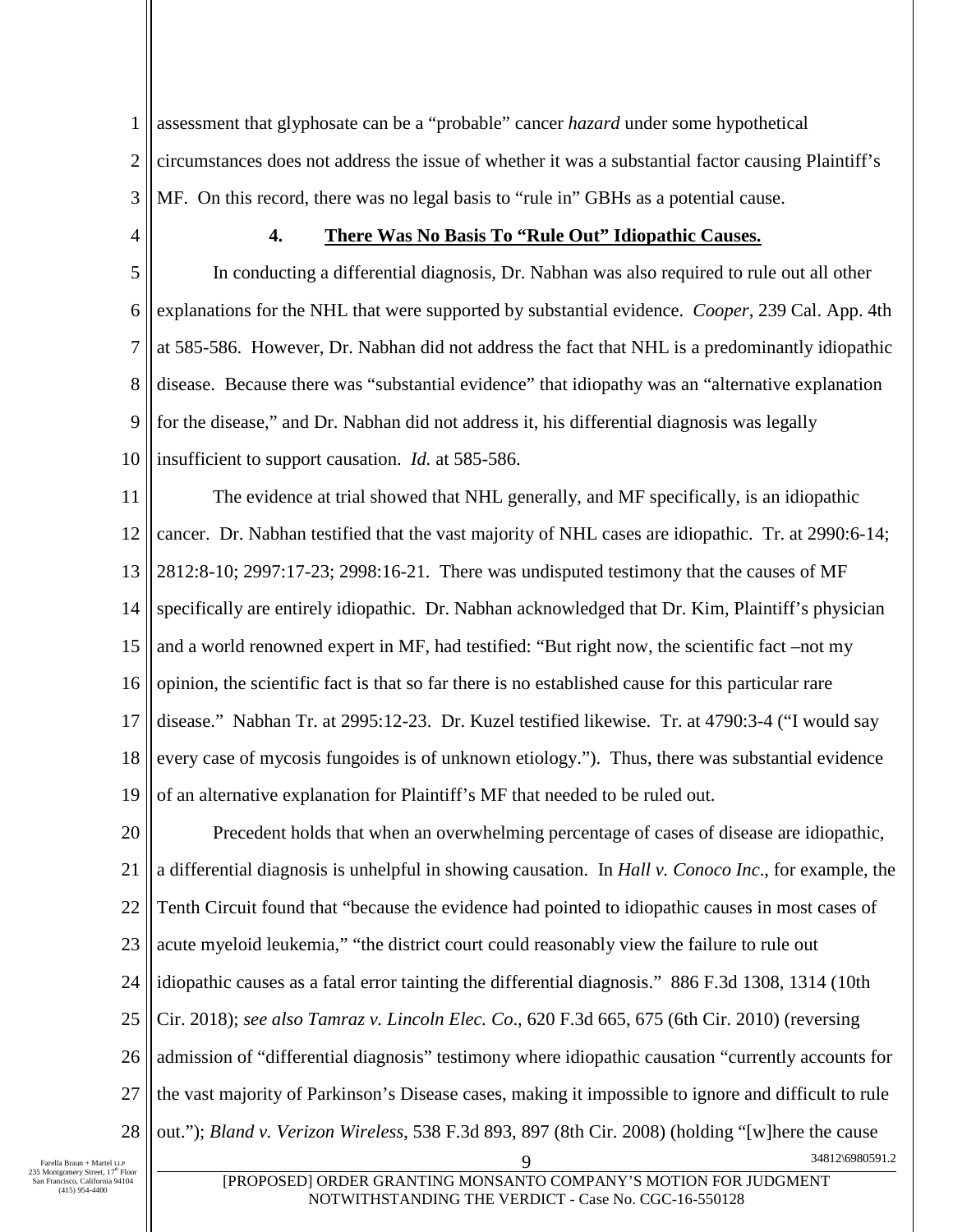1 2 3 of the condition is unknown in the majority of cases, [an expert] cannot properly conclude, based upon a differential diagnosis," the plaintiff's "exposure to freon was 'the most probable cause' of [his]exercise-induced asthma.").

4 5 6 7 8 9 10 11 12 13 14 15 Even if a differential diagnosis theoretically could be used to prove causation in this case, at a minimum, Dr. Nabhan would need logically to rule out idiopathic causes. However, Dr. Nabhan did not attempt to do so. When he presented his differential diagnosis to the jury, Dr. Nabhan wrote all of the possible causes he considered on a white board. As Plaintiff conceded in post-trial briefing, besides GBHs, Dr. Nabhan ruled in "age, race, immunosuppressant therapies, autoimmune diseases, skin conditions, occupation, occupational exposures and viruses," while explaining that tobacco and alcohol use should not be considered. JNOV Opp. at 11. Dr. Nabhan did not "rule in" idiopathy as a potential cause of Plaintiff's disease, and because he did not, he also did not rule it out. On cross-examination, Dr. Nabhan stated that idiopathy was "implied" in his differential diagnosis, Tr. at 2996:20-21, but did not provide any articulated reasoning for why Plaintiff's cancer was not one of the overwhelming majority of NHL cases that have no known cause. 4

16 17 18 19 20 21 22 23 During oral argument on Monsanto's Motion for JNOV, Plaintiff's counsel appeared to concede that Dr. Nabhan did not rule out idiopathic causes, arguing "it's not our job" to "find those." JNOV Hrg. Tr. at 50:5-24. That is incorrect as applied to the facts of this case. California law requires an expert rule out "an alternative explanation for the disease" that is supported by "substantial evidence." *Cooper*, 239 Cal. App. 4th at 585-586. In *Cooper*, the Court of Appeals held that an expert did not need to account for each and every hypothetical cause of a disease, where there was no substantial evidence that the alternative causes the expert allegedly ignored were potential causes. This case presents the opposite situation. The overwhelmingly idiopathic

25 26 27 28 10 34812\6980591.2 <sup>4</sup> Plaintiff argues that Dr. Nabhan adequately accounted for idiopathic causes. Plaintiff points to testimony where Dr. Nabhan asserted that, because Plaintiff was far younger than the typical MF patient, that would constitute a "red flag" suggesting to him that there was something behind the NHL. JNOV Opp. at 11. But all that testimony accomplished was ruling out age as a risk factor. Dr. Nabhan did not list idiopathy, did not explain whether the rates for this idiopathic disease are any different in younger patients, and made no attempt to explain why it could not be ruled out in Plaintiff's case.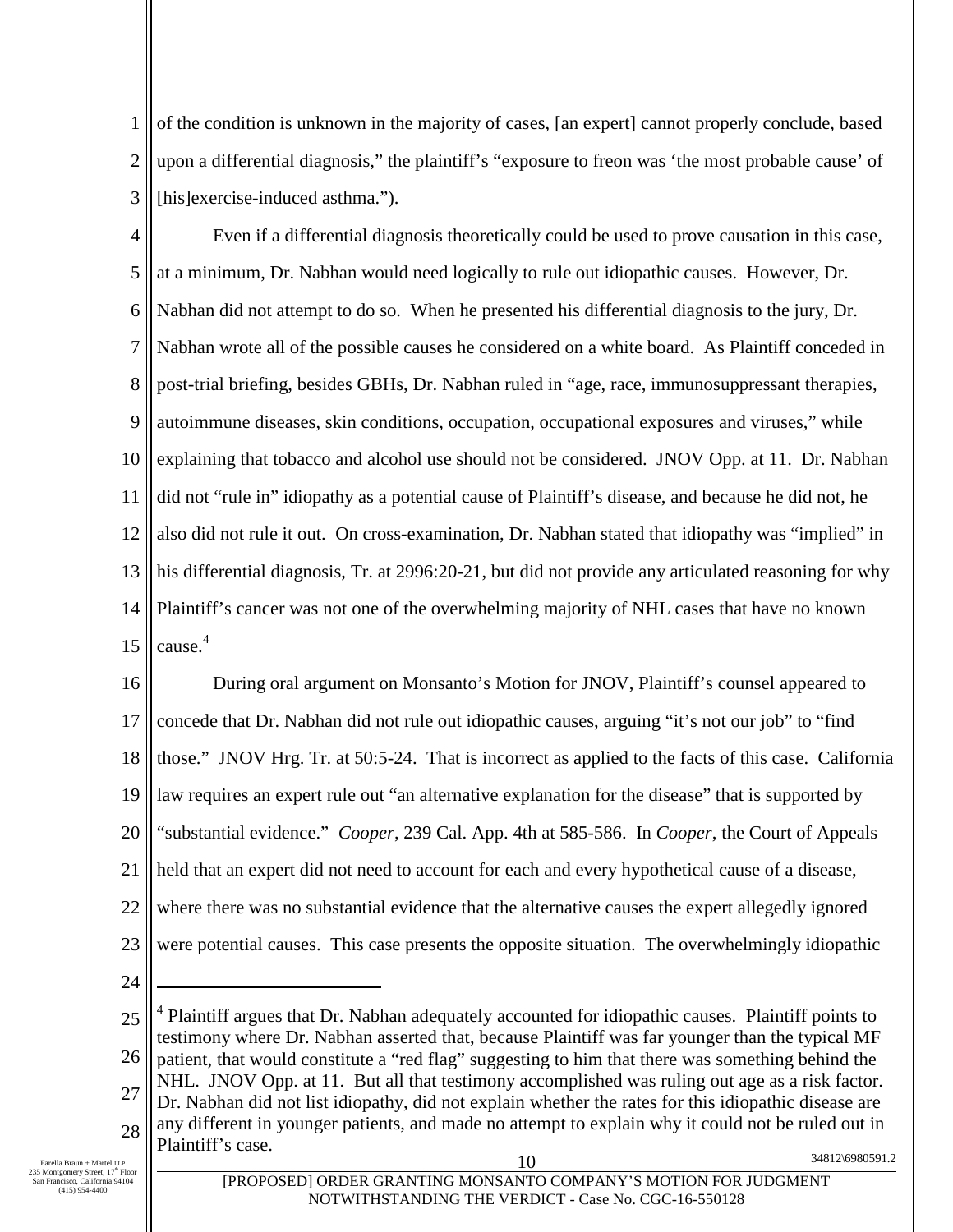1 nature of NHL and MF was supported by substantial evidence, and admitted by Dr. Nabhan.

2 3 4 5 Plaintiff suggests that Monsanto had a burden to identify a specific alternative cause, but Plaintiff bore the burden of showing why Plaintiff's case was more probably than not caused by GBHs as opposed to idiopathic causes that constitute the vast majority of NHL cases. Plaintiff did not meet his burden.

6 7 8 9 10 11 12 13 14 15 In this respect, the Court observes that the evidence showed the latency period following environmental exposures and the development of NHL is typically several years, if not decades. The evidence also established that Plaintiff's cancer developed, at most, approximately 2.25 years after his first use of GBHs, an atypically short period of time. Plaintiff introduced evidence to the effect that it is possible that he could have developed NHL within 2.25 years after his exposure (the time to his diagnosis), but did not establish that it was more likely than not that he would have developed NHL in that atypically short period of time. Even if it had been appropriate for Dr. Nabhan to "rule in" GBHs, this unusual chronology underscores the importance of an explanation why Plaintiff's NHL was more likely caused by GBHs as opposed to idiopathic causes. Plaintiff provided no such explanation.

16 17 18 19 20 21 22 23 24 Plaintiff relies on *Wendell* as support for the argument that a physician undertaking a differential diagnosis need not address the fact that a disease is of overwhelmingly idiopathic origin. Plaintiff's argument is incorrect. In *Wendell*, the expert witness, unlike Dr. Nabhan, "ruled in" idiopathic causes, but then proceeded to conclude, based on substantial clinical experience, that the drug in question more likely than not caused the extraordinarily rare disease. 858 F.3d at 1235-36. *Wendell* confirms that an expert must articulate reasoning that shows the chemical in question is a more likely cause than an idiopathic cause, which did not occur here. In light of the foregoing, Dr. Nabhan's opinion was legally insubstantial to support the verdict. Thus, the Court grants Monsanto's Motion for JNOV on all Counts.

25

## **B. Failure to Warn Was Not Established.**

26 27 28 There was not substantial evidence that the probable risks of NHL and MF were known or reasonably knowable at the time of distribution in light of the "generally recognized and prevailing best scientific and medical knowledge" as required to establish Plaintiff's failure to warn claim.

Farella Braun + Martel LLP<br>235 Montgomery Street, 17<sup>th</sup> Floor<br>San Francisco, California 94104 (415) 954-4400

34812\6980591.2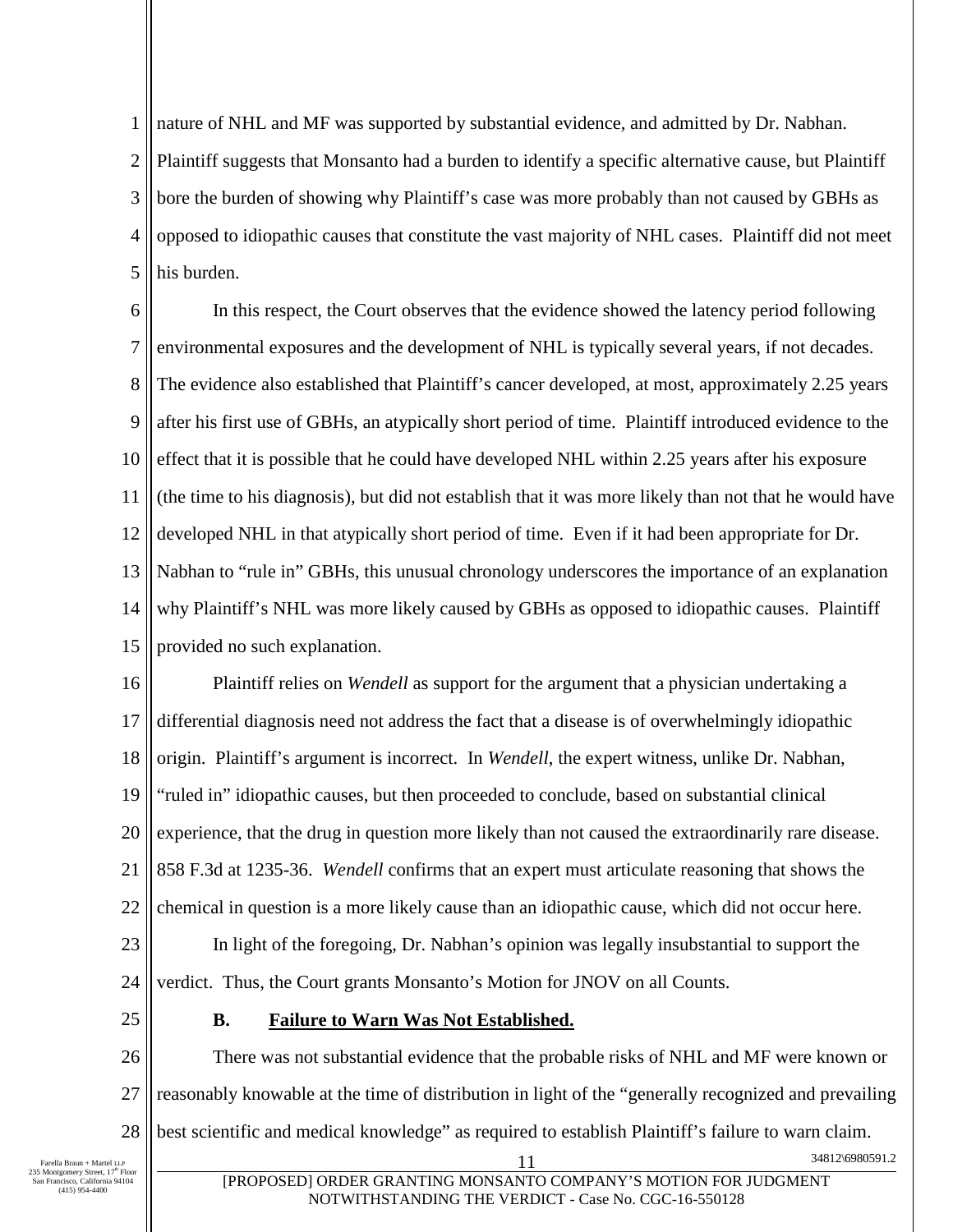1 2 3 4 *See Carlin v. Super. Ct.*, 13 Cal. 4th 1104, 1112, 1116 (1996); *Valentine v. Baxter Healthcare Corp*., 68 Cal. App. 4th 1467, 1483-84 (1999). The mere possibility of risk does not trigger a duty to warn. *See Carlin*, 13 Cal. 4th at 1115-16 (failure-to-warn claim requires evaluating "whether available evidence established a causal link").

5 6 7 8 9 10 11 12 13 14 There was not substantial evidence that the probable risks of NHL were generally recognized or prevailing in the scientific community at the time when the GBHs were distributed, which had to have been prior to Plaintiff's diagnosis in 2014. As is true today, the scientific and regulatory communities were virtually uniform in the belief that GBHs do not cause NHL. Until the 2015 publication of the IARC Monograph, every scientific and regulatory agency that had examined the issue concluded that glyphosate was unlikely to cause cancer and that no warning was necessary. *See also* CACI 1205 Directions for Use (risk must be "generally recognized," "as prevailing in the relevant scientific community," and "represents the best scholarship available," not a minority viewpoint); *Ramirez v. Plough, Inc*., 6 Cal. 4th 539, 556 (1993) (regulatory findings "deserve[] serious consideration").

15 16 17 18 19 20 21 22 23 24 25 The IARC Monograph is not evidence that any risk about NHL was known or reasonably knowable. The IARC Monograph was not published until 2015—three years after Plaintiff's first exposure in 2012, one year after Plaintiff's MF diagnosis in 2014, and, thus, well after the distribution of the product. Putting the timing aside, as Dr. Neugut testified IARC's classification does not mean that IARC is recommending a warning. The IARC Monograph is not evidence to establish knowledge of a risk of NHL or that a warning was required because it is a hazard assessment and not a risk assessment. It thus does not support that cancer is a probable risk from exposure to GBHs, particularly in light of the far more substantial and thorough epidemiology studies showing no causal association between GBHs and cancer. Plaintiff presented no evidence that any risk was known or reasonably knowable to the scientific community during the relevant time period, and JNOV is granted on Plaintiff's failure to warn claim.

26 27 28 12 34812\6980591.2 There was also no evidence that Monsanto's conduct fell below the applicable standard of care to support his claim for negligent failure to warn. Plaintiff was required to prove what a "reasonable" manufacturer would have warned. *See Trejo,* 13 Cal. App. 5th at 137 ("Negligence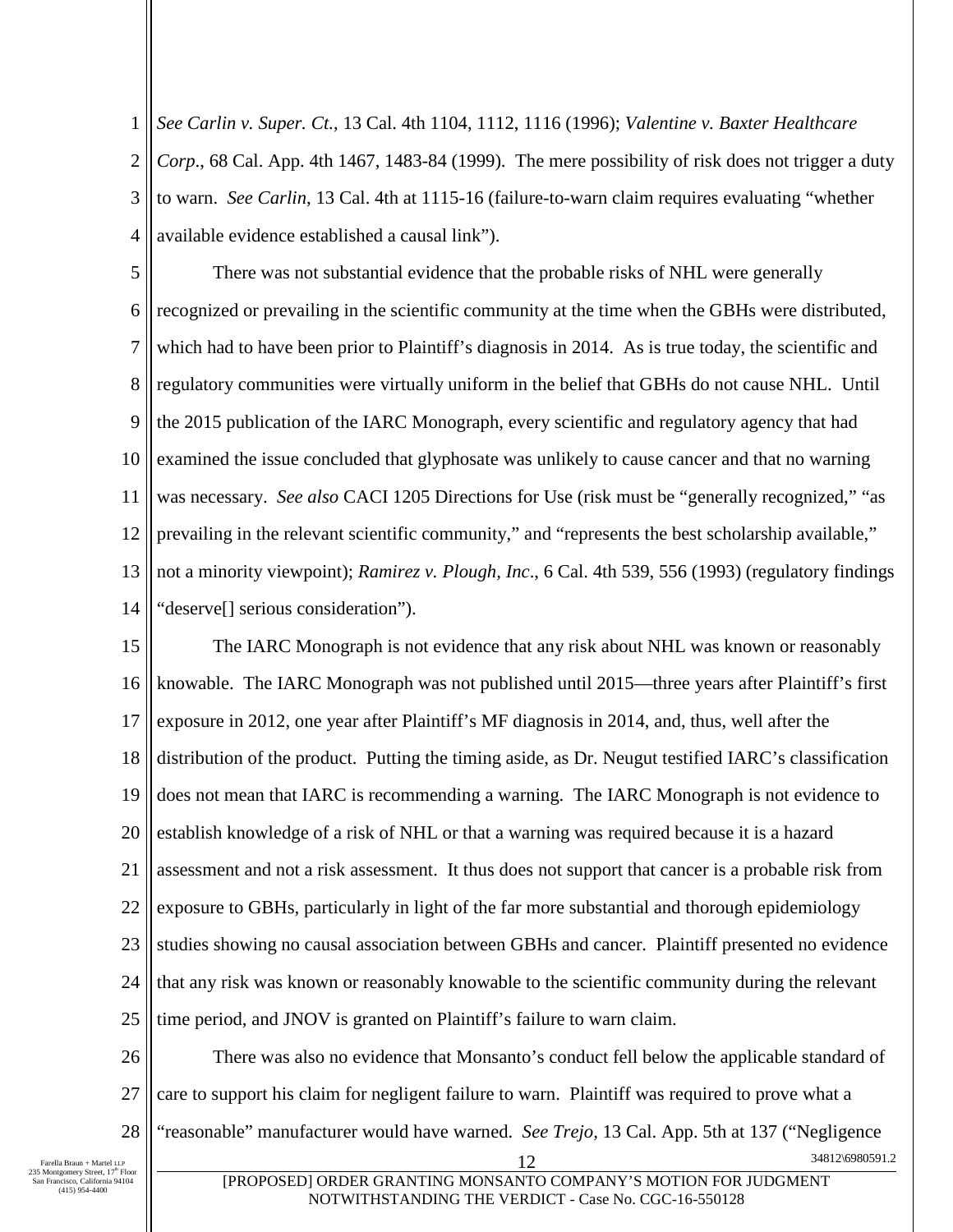1 2 3 4 law in a failure-to-warn case requires a plaintiff to prove that a manufacturer or distributor did not warn of a particular risk for reasons which fell below the acceptable standard of care ...."). Plaintiff did not present any evidence regarding standard of care, and thus failed to satisfy a necessary element of his negligent failure to warn claim.

5

## **C. Design-Defect Was Not Established**

6 7 8 9 10 The consumer-expectation test was not appropriate here as a matter of law. "A bedrock principle in strict liability law requires that the plaintiff's injury must have been caused by a 'defect' in the [defendant's] product." *O'Neil v. Crane Co.*, 53 Cal. 4th 335, 347 (2012). "A design defect exists when the product is built in accordance with its intended specifications, but the design itself is inherently defective." *Trejo*, 13 Cal. App. 5th at 142 (citation omitted).

11 12 13 14 15 16 17 18 19 20 21 22 23 Plaintiff here elected to pursue his claim only under the consumer-expectation test for design defect. The consumer-expectation test is "reserved for cases in which the *everyday experience* of the product's users permits a conclusion that the product's design violated *minimum* safety assumptions …." *Trejo*, 13 Cal. App. 5th at 156 (citation omitted). "[W]hen the ultimate issue of design defect calls for a careful assessment of feasibility, practicality, risk, and benefit, the case should not be resolved simply on the basis of ordinary consumer expectations …." (citation omitted). *Id.* In a jury case, "the trial court must initially determine as a question of foundation, within the context of the facts and circumstances of the particular case, whether the product is one about which the ordinary consumer can form reasonable minimum safety expectations." *Saller v. Crown Cork & Seal Co., Inc*., 187 Cal. App. 4th 1220, 1233 (2010). The consumer-expectation test is *not* helpful when "the alleged circumstances of the product's failure involve technical and mechanical details about the operation of the manufacturing process, and then the effect of the product upon an individual's health." *Morson v. Super. Ct.*, 90 Cal. App. 4th 775, 792 (2001).

24 25 26 27 28 13 34812\6980591.2 Plaintiff's claims turn on complex scientific details about how GBHs work *and* expert testimony about the "effect of the product upon [Plaintiff's] health." The consumer expectation test does not apply simply because Plaintiff did not expect GBHs to give him cancer. That would create an exception to swallow the rule, and the applicability of the consumer expectation test would be unbounded. Plaintiff's own evidence that GBHs can be used safely reinforces that the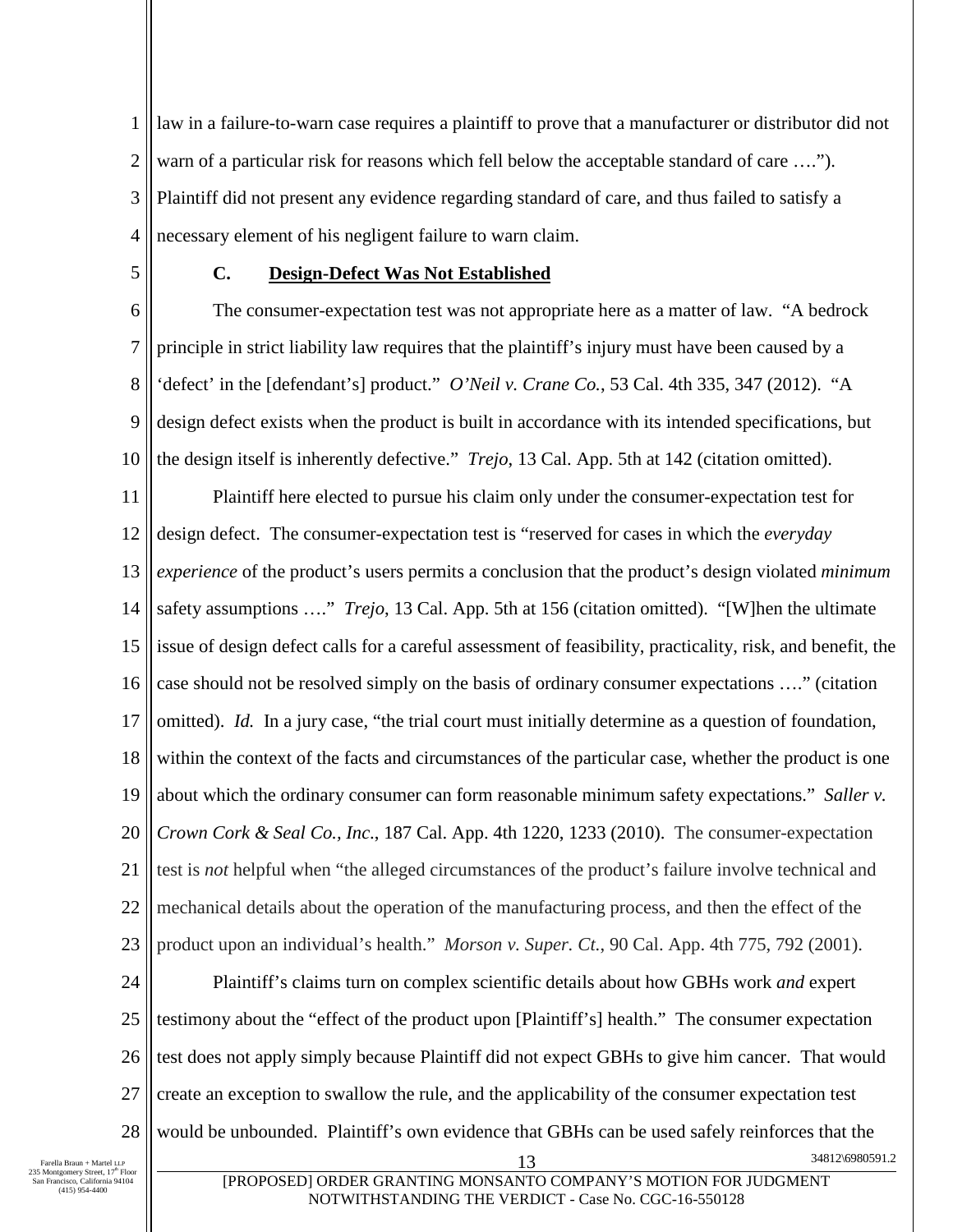1 2 3 4 5 test does not apply. Dr. Sawyer testified that GBHs are safe to use and he has safely used them for decades. The ultimate issue of design defect in this case "calls for a careful assessment of feasibility, practicality, risk, and benefit," not for an assessment of consumer expectations, *Trejo*, 13 Cal. App. 5th at 159 (citation omitted), such that the ordinary consumer could not reasonably appreciate the complex scientific issues of safety and risk at play here.

6 7 8 9 10 11 12 13 14 15 16 17 18 19 20 21 22 23 24 For the jury's verdict to stand under "the consumer expectation" test, there must be substantial evidence that (1) GBHs are products about which an ordinary consumer can form reasonable expectations, (2) GBHs did not perform as safely as an ordinary consumer would have expected, (3) causation, and (4) harm. Pl.'s Proposed Substantive Jury Instrs. at 1 (May 8, 2018). The lack of evidence on causation is dispositive of the second and third elements of the consumerexpectation test. Because the evidence does not support that GBHs caused Plaintiff's cancer, it likewise does not support the jury's conclusion that the product did not perform as safely as an ordinary consumer would have expected. Additionally, Plaintiff presented no evidence that the *design of the product*, i.e. GBHs as opposed to pure glyphosate, caused Plaintiff's MF. To the contrary, Dr. Nabhan testified that glyphosate and GBHs are "interchangeable." The evidence also did not "support a finding that the ordinary consumer can form reasonable minimum safety expectations" about GBHs. *See Saller*, 187 Cal. App. 4th at 1234. There was no evidence GBHs or its effects are part of the "everyday" experience of the ordinary consumer or that minimum safety standards for GBHs are common knowledge of the ordinary consumer. Plaintiff himself was not an ordinary consumer: he was certified as a qualified applicator, purchased the product from a special distributor, not a retail store, and had specialized training on how to mix and apply the product safely. In light of the complex expert evidence on the critical issues in this case, the consideration of safety expectations for GBHs are simply beyond the purview of ordinary consumers. JNOV is granted on the design-defect claim.

25

#### **D. JNOV as to Punitive Damages is Warranted.**

26 27 28 14 34812\6980591.2 As to his punitive damages claim, Plaintiff was required to prove by clear and convincing evidence that an officer, director, or managing agent of Monsanto acted with malice or oppression in the conduct that gave rise to liability. Cal. Civ. Code § 3294(a) (b). Malice is defined as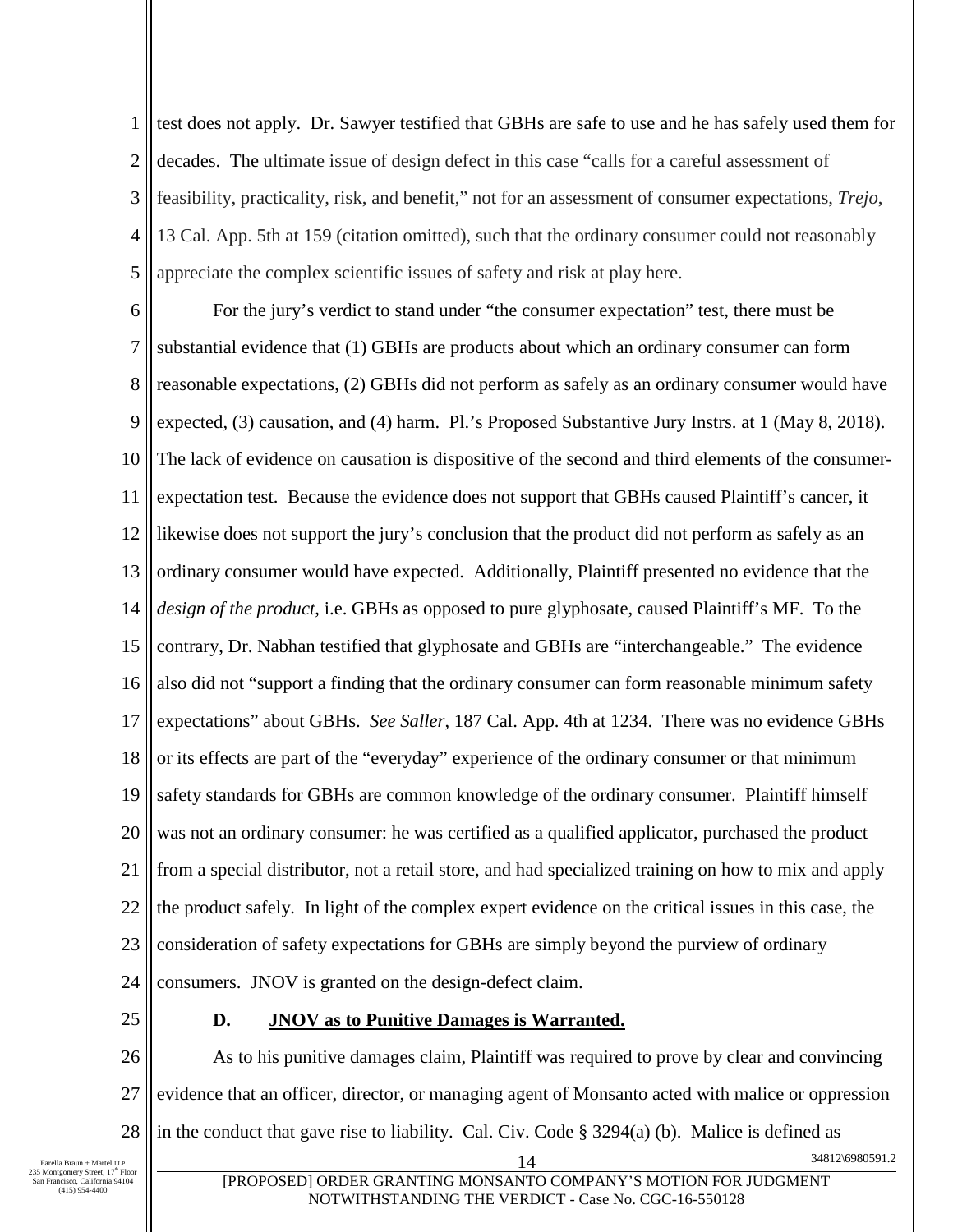1 2 3 4 5 6 7 8 9 10 11 "despicable conduct . . . carried on by the defendant with a willful and conscious disregard of the rights and safety of others." Cal. Civ. Code  $\S 3294(c)(1)$ . Oppression is defined similarly to mean "despicable conduct that subjects a person to cruel and unjust hardship in conscious disregard of that person's rights." Cal. Civ. Code § 3294(c)(2). "Despicable" means "circumstances that are 'base,' 'vile,' or 'contemptible.'" *Coll. Hosp. Inc. v. Super. Ct.*, 8 Cal. 4th 704, 725 (1994) (citation omitted). A "managing agent" includes "only those corporate employees who exercise substantial independent authority and judgment in their corporate decision-making so that their decisions ultimately determine corporate policy." *Wilson v. Southern Cal. Edison Co.*, 234 Cal. App. 4th 123, 164 (2015). The conduct giving rise to punitive liability must be causally tied to Plaintiff's harm. *See Holdgrafer v. Unocal Corp.*, 160 Cal. App. 4th 907, 928 (2008); *State Farm Mut. Auto. Ins. Co. v. Campbell*, 538 U.S. 408, 422-423 (2003).

12 13 14 15 16 17 18 19 20 21 Plaintiff failed to meet his burden of producing clear and convincing evidence for any of the elements of his punitive damages claim. When the evidence is viewed most favorably to Plaintiff, there is not legally sufficient evidence that Monsanto acted with "conscious disregard" of safety risks posed by GBHs, nor is there legally sufficient evidence that Monsanto's conduct was "despicable," both of which are requirements to prove "malice" or "oppression." There is also not legally sufficient evidence of conduct by an officer, director, or managing agent of Monsanto. Finally, for much of the evidence that Plaintiff points to as evidence supporting punitive liability—such as "ghostwriting" articles and Monsanto's response to IARC's 2015 hazard assessment—there is not legally sufficient evidence establishing that conduct had any causal relationship to Plaintiff's MF.

22

#### **1. No Legally Sufficient Evidence of a Conscious Disregard of Safety**

23 24 25 26 27 28 34812\6980591.2 Plaintiff failed to produce legally sufficient evidence that Monsanto "conscious[ly] disregard[ed]" that GBHs could cause NHL. Both Plaintiff's and Monsanto's experts testified that glyphosate has developed one of the largest bodies of scientific data of any substance in the world. Plaintiff points to evidence showing that Monsanto was aware of a few epidemiological studies and genotoxicity papers in the late 1990s and 2000s suggesting a potential association between glyphosate and NHL as evidence Monsanto knew and disregarded a cancer risk. But there was no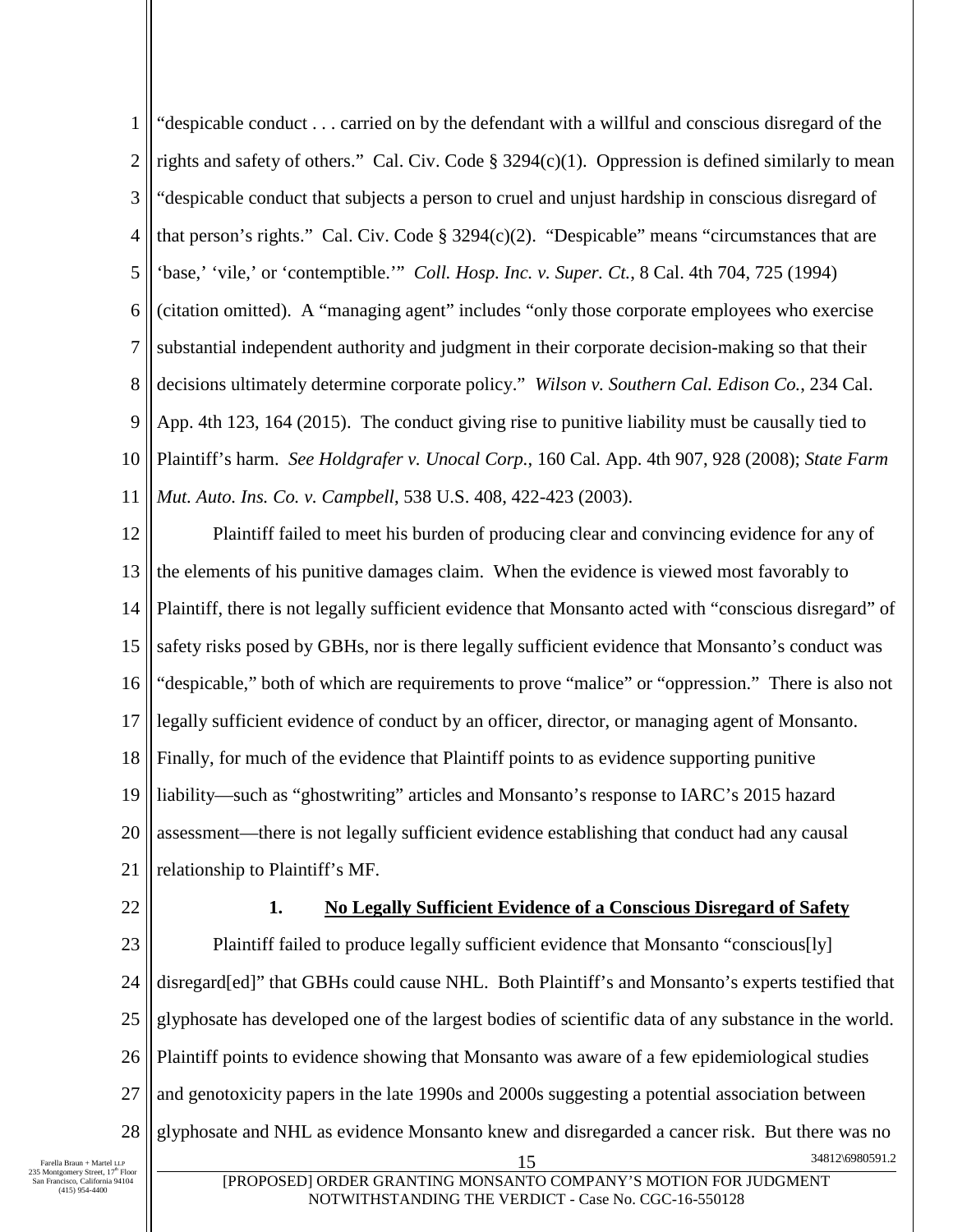1 2 evidence suggesting that any Monsanto employee believed the voluminous scientific data, taken as a whole, showed that exposure to glyphosate or GBHs causes NHL.

3 4 5 6 7 8 9 10 11 12 Monsanto scientists Dr. Farmer and Dr. Goldstein both testified that they believed there was no causal link between GBHs and NHL. The two exhibits upon which Plaintiff primarily relied do not establish that anyone at Monsanto believed there was such a causal link. In Dr. Farmer's email (PX305), she agreed that "Roundup did not cause cancer, birth defects, or adverse reproductive changes at dose levels far in excess of likely exposure." The 2002 internal Monsanto memorandum (PX282, which was not admitted into evidence), stated: "Glyphosate has very favorable toxicologic properties. It is not carcinogenic, mutagenic or neurotoxic and it is not a reproductive or developmental toxin." These exhibits do not demonstrate that Monsanto consciously disregarded a risk allegedly posed by GBHs and cannot be the basis for punitive damages.

13 14 15 16 17 18 19 20 It is also undisputed that worldwide regulators have found, and continue to find, that glyphosate is not a human carcinogen and is safe based on the extensive available data. These worldwide regulators and scientific bodies include U.S. EPA, Canadian EPA, ECHA, EFSA, German BfR, the Australian, New Zealand and Japanese regulatory authorities, and the WHO's JMPR. IARC, which assessed whether glyphosate could cause NHL at any hypothetical dose and not real world doses, is the only scientific body that has issued a contrary assessment. The uniform scientific view of worldwide regulatory bodies, both before and after IARC issued its Monograph, has been consistent with Monsanto's view of the science.

21 22 23 24 25 Even when viewed in isolation, the IARC Monograph cannot support punitive damages. It is a hazard assessment, not a risk assessment. In addition, the Monograph was issued after Plaintiff was diagnosed with MF, and thus cannot inform Monsanto's state of mind at any relevant time. Finally, all of the Monsanto scientists who testified explained that they disagreed with IARC's classification after it was released.

26 27 28 34812\6980591.2 The evidence is legally insufficient to support a finding that Monsanto consciously disregarded the risk that glyphosate or GBHs causes NHL. A "bona fide disagreement" about a scientific dispute does not demonstrate clear and convincing evidence of malice as a matter of law.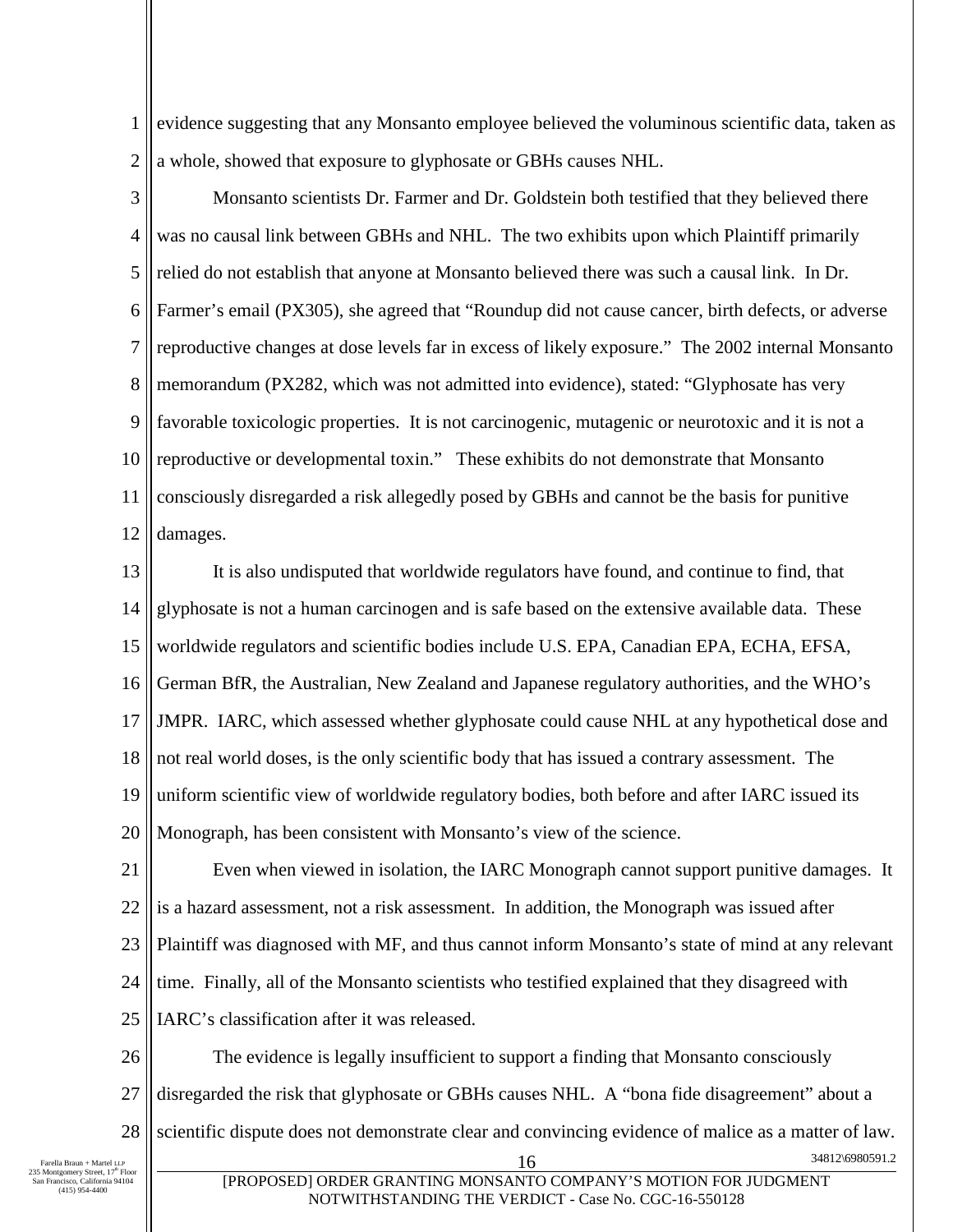1 2 3 4 5 6 7 8 *Cf. Kendall Yacht Corp. v. United Cal. Bank*, 50 Cal. App. 3d 949, 959 (1975) (reversing punitive damages award because it "remains purely speculative as to whether the Bank acted with such malice rather than out of a bona fide disagreement over" plaintiff's claims); *Berroyer v. Hertz*, 672 F.2d 334, 342 (3d Cir. 1982) ("difference of medical opinion on the degree of cancer risk" among experts is "insufficient support" for punitive damages). After reviewing all the evidence in the light most favorable to Plaintiff, the most that can be said is that the IARC Monograph spurred a discussion in the scientific and medical community about whether glyphosate or GBHs causes NHL, which to this day has been resolved by regulators in favor of the safety of GBHs.

- 9
- 10

#### **2. No Legally Sufficient Evidence of Despicable Conduct**

For this first independent reason, JNOV on punitive damages is granted.

11 12 13 14 15 16 17 18 19 20 21 Plaintiff also failed to produce legally sufficient evidence that Monsanto's conduct was "despicable." Plaintiff argued that Monsanto's response to Dr. Parry's recommendation that it conduct certain genotoxicity studies in the late 1990s and early 2000s was despicable. However, the evidence shows that Monsanto conducted tests in an accredited laboratory in response to Dr. Parry's recommendations. The evidence shows that those results were provided to the regulators and were publicly released. And the evidence shows that upon review of those results, Dr. Parry agreed that GBHs were not genotoxic. Furthermore, while Plaintiff's counsel argued at the JNOV hearing that Monsanto never conducted studies on the formulated products, rather than glyphosate alone, the evidence presented at trial was that the studies Monsanto performed in response to Dr. Parry's suggestions involved the formulated products. The undisputed evidence is inconsistent with any conclusion that Monsanto's conduct with respect to Dr. Parry was despicable.

22 23 24 25 26 27 28 17 34812\6980591.2 The evidence pertaining to Monsanto's relationship with the authors of Williams (2000) and Kier & Kirkland (2013) does not support Plaintiff's claims that Monsanto acted "despicably." Monsanto's employees are listed as contributors to those articles and there is no evidence those articles contain material scientific misstatements. There was no evidence that these articles contain scientific misrepresentations, or that the authors did not have editorial control. There was no evidence that Plaintiff's allegations of ghostwriting are related to the conduct that gave rise to liability—Plaintiff did not introduce any evidence that related these allegations, or Monsanto's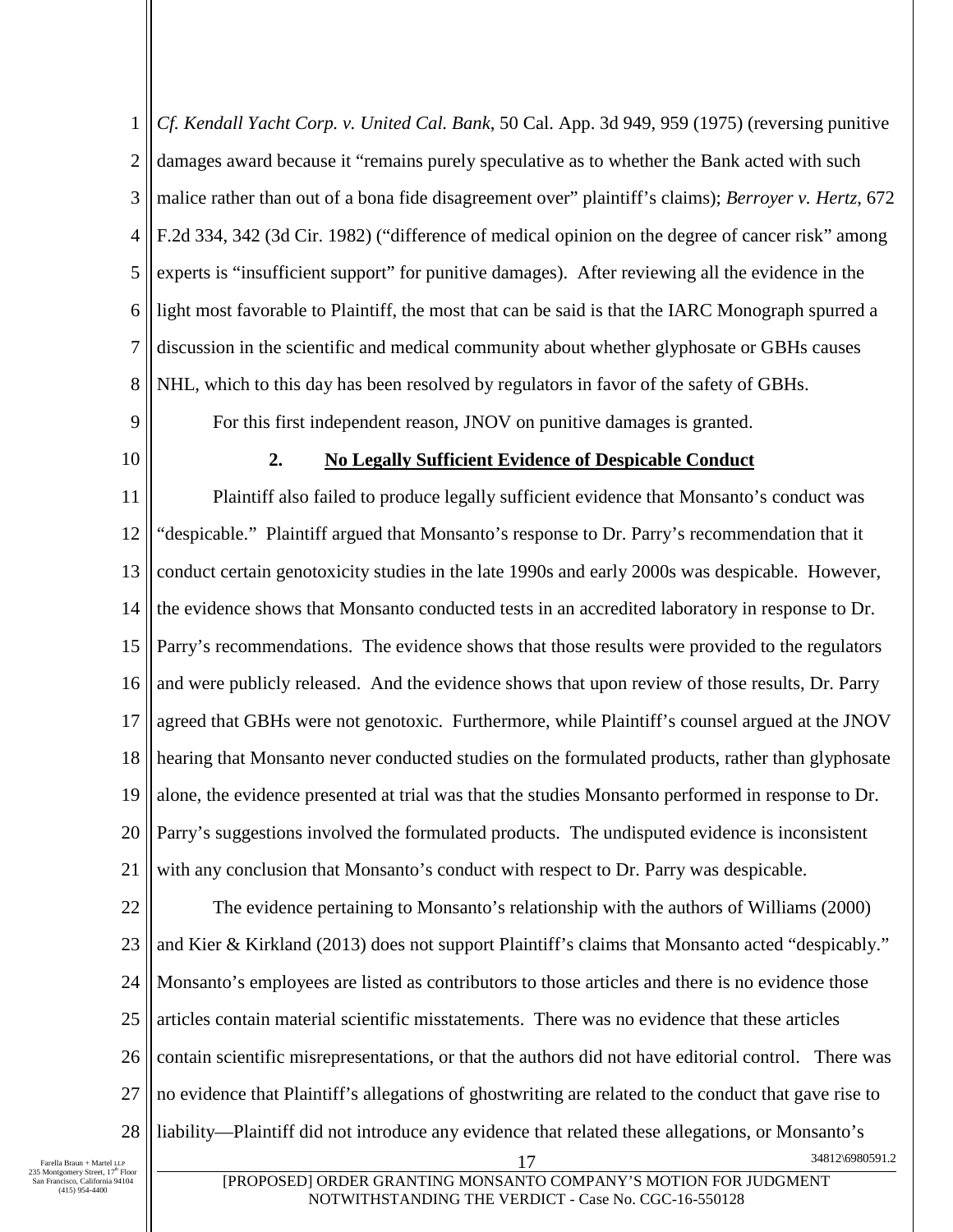1 2 responses to the IARC classification, to Plaintiff's harm. There was no evidence that Monsanto's participation in the scientific debate was despicable.

3 4 5 6 7 8 9 10 11 12 13 In addition, Plaintiff asserts Dr. Goldstein intentionally failed to return Plaintiff's phone call made after Plaintiff had been diagnosed with MF. Even if true, failure to return a phone call does not rise to the level of despicable conduct. The evidence was that Plaintiff was able to obtain information about the product both times he called Monsanto. There was no evidence that Dr. Goldstein's failure to return the phone call was intentional, and the contemporaneous evidence reflected in Dr. Goldstein's email reflected that Dr. Goldstein intended to return Plaintiff's telephone call. In other words, the evidence is that the failure to return the phone call was inadvertent, and there was no evidence to the contrary. Further, Dr. Goldstein testified that he did not believe that GBHs were the cause of Plaintiff's illness and would have told the Plaintiff the same over the phone. There is no nexus between Dr. Goldstein's conduct and Plaintiff's illness, and Plaintiff already had been diagnosed with MF at the time of Plaintiff's call.

14 15 16 17 18 19 20 21 22 23 The evidence presented in this case falls well short of the type of conduct that has been deemed "despicable" by California courts. *Cf. Boeken v. Philip Morris Inc.*, 127 Cal. App. 4th 1640, 1692 (2005) (the evidence showed that Philip Morris "manufactured a dangerous product, knowing that it was a dangerous product," "added chemicals to the product to make it more addictive and easier to draw into the lungs," and then through "misleading advertising specifically targeted" youth); *Pfeifer v. John Crane, Inc.*, 220 Cal. App. 4th 1270, 1301-02 (2013) (the evidence showed that "JCI knew that its customers used the products in ways capable of generating dangerous levels of asbestos dust" and that "it was widely accepted that asbestos dust was carcinogenic" in the medical community). There is no evidence here that could legally support a finding of "despicable" conduct by Monsanto.

24

25

# For this second independent reason, JNOV on punitive damages is granted. **3. No Legally Sufficient Evidence of Managing Agent Conduct**

26 27 28 18 34812\6980591.2 Plaintiff additionally failed to produce legally sufficient evidence that the Monsanto employees whose conduct was at issue in this trial were officers, directors, or managing agents of the company. Section 3294 of the California Civil Code expressly provides that with regard to a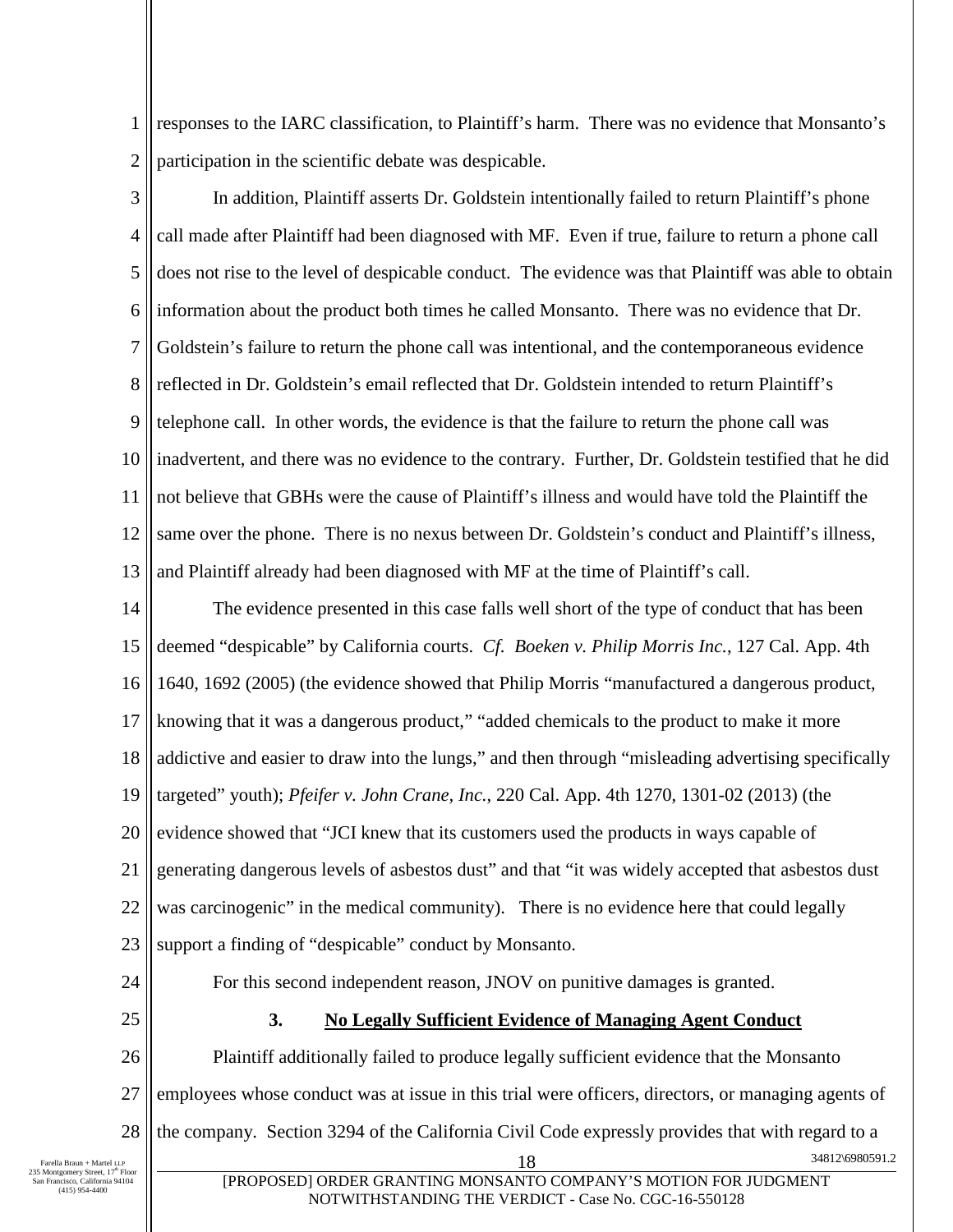| $\mathbf{1}$                                                                                                   |                                                                                                     | corporate defendant, the malice or oppression required for an award of punitive damages must be |                 |  |
|----------------------------------------------------------------------------------------------------------------|-----------------------------------------------------------------------------------------------------|-------------------------------------------------------------------------------------------------|-----------------|--|
| 2                                                                                                              | on the part of an officer, director, or managing agent. The evidence showed that Dr. Farmer was a   |                                                                                                 |                 |  |
| 3                                                                                                              | toxicologist and spokesperson for Monsanto's GBHs. Likewise, Dr. Heydens was a regulatory           |                                                                                                 |                 |  |
| 4                                                                                                              | toxicologist. Dr. Goldstein served as a "director" in medical toxicology" and a "lead" in "medical  |                                                                                                 |                 |  |
| 5                                                                                                              |                                                                                                     | sciences and outreach.", who reviews "complaints of human health" made to Monsanto. There is    |                 |  |
| 6                                                                                                              |                                                                                                     | no evidence that they had independent authority to determine corporate decision-making with     |                 |  |
| 7                                                                                                              |                                                                                                     | respect to GBHs. See Wilson, 234 Cal. App. 4th at 164 ("managing agent" includes "only those    |                 |  |
| 8                                                                                                              | corporate employees who exercise substantial independent authority and judgment in their            |                                                                                                 |                 |  |
| 9                                                                                                              | corporate decisionmaking so that their decisions ultimately determine corporate policy.") (citation |                                                                                                 |                 |  |
| 10                                                                                                             |                                                                                                     | omitted). The same is true of the other Monsanto scientists whose testimony and conduct was     |                 |  |
| 11                                                                                                             | introduced at trial. The evidence showed that Kirk Azevedo and Steven Gould, whose testimony        |                                                                                                 |                 |  |
| 12                                                                                                             | was irrelevant to any alleged harm to Plaintiff, were salespeople, not managing agents. Although    |                                                                                                 |                 |  |
| 13                                                                                                             | Plaintiff deposed Monsanto employees and played the videotapes of those depositions during trial,   |                                                                                                 |                 |  |
| 14                                                                                                             | Plaintiff failed to introduce evidence to satisfy the requirements of Section 3294.                 |                                                                                                 |                 |  |
| 15                                                                                                             |                                                                                                     | For this third independent reason, JNOV on punitive damages is granted.                         |                 |  |
| 16                                                                                                             | IV.                                                                                                 | <b>ORDER</b>                                                                                    |                 |  |
| 17                                                                                                             |                                                                                                     | For the reasons stated above, Monsanto's Motion for JNOV is GRANTED.                            |                 |  |
| 18                                                                                                             |                                                                                                     | IT IS SO ORDERED.                                                                               |                 |  |
| 19                                                                                                             |                                                                                                     |                                                                                                 |                 |  |
| 20                                                                                                             |                                                                                                     |                                                                                                 |                 |  |
| 21                                                                                                             | Date:                                                                                               | Honorable Suzanne R. Bolanos                                                                    |                 |  |
| 22                                                                                                             |                                                                                                     |                                                                                                 |                 |  |
| 23                                                                                                             |                                                                                                     |                                                                                                 |                 |  |
| 24                                                                                                             |                                                                                                     |                                                                                                 |                 |  |
| 25                                                                                                             |                                                                                                     |                                                                                                 |                 |  |
| 26                                                                                                             |                                                                                                     |                                                                                                 |                 |  |
| 27                                                                                                             |                                                                                                     |                                                                                                 |                 |  |
| 28                                                                                                             |                                                                                                     |                                                                                                 |                 |  |
| Farella Braun + Martel LLP<br>235 Montgomery Street, 17 <sup>th</sup> Floor<br>San Francisco, California 94104 |                                                                                                     | 19<br>[PROPOSED] ORDER GRANTING MONSANTO COMPANY'S MOTION FOR JUDGMENT                          | 34812\6980591.2 |  |
| $(415)$ 954-4400                                                                                               |                                                                                                     | NOTWITHSTANDING THE VERDICT - Case No. CGC-16-550128                                            |                 |  |